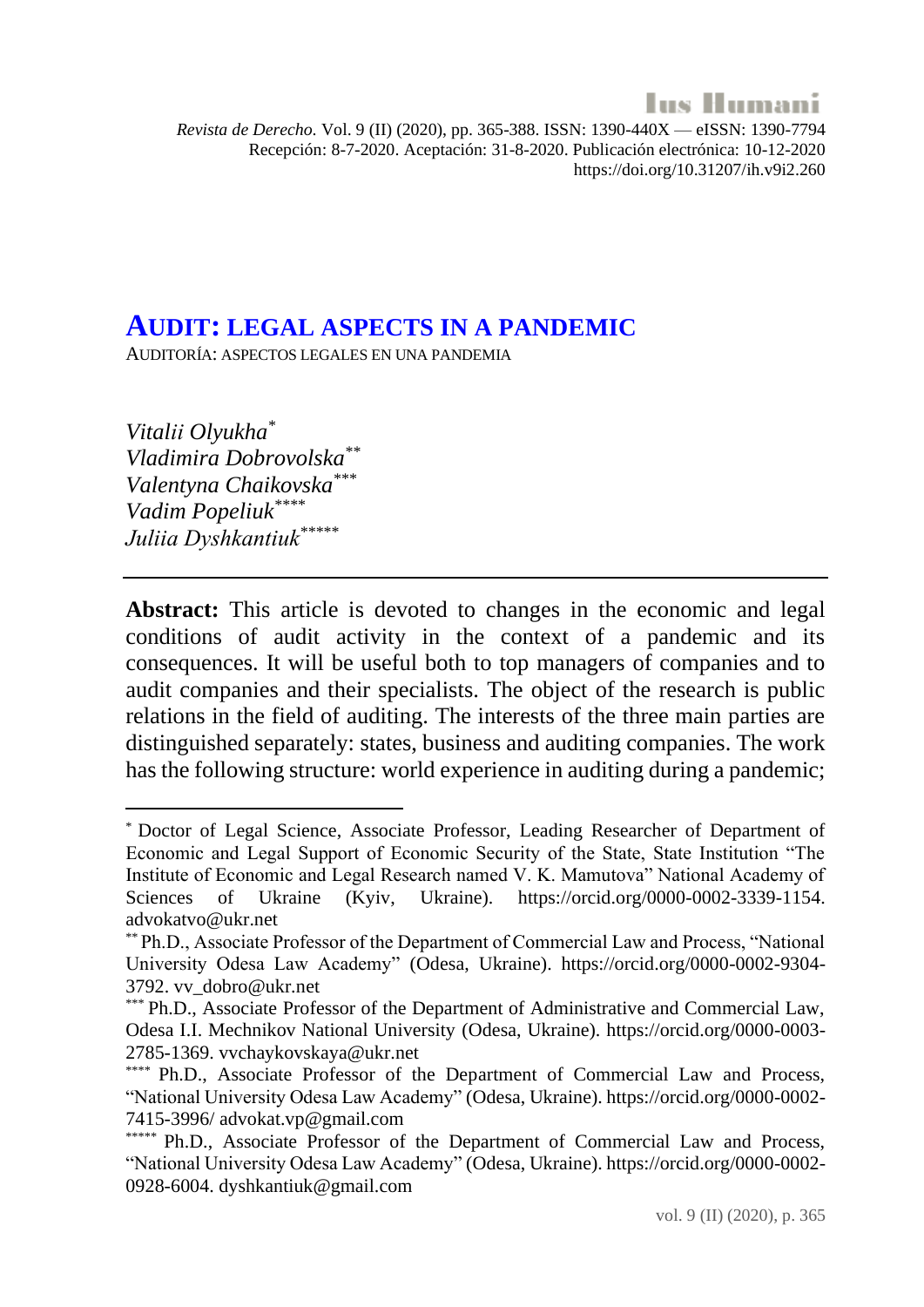national legal framework for auditing: problems and solutions; the current state of the audit services market: problems and solutions; recommendations to the participants of the audit market. The research methodology is based on general and special scientific methods, in particular: historical-legal, formal-legal, comparative analysis, and modeling. The study concludes that it is the audit system that still acts as a locomotive for the business environment, since an audit is at the forefront of the latest technological solutions (processing Big Data, leveling information asymmetry), is able to quickly work with financial and economic reporting data and propose appropriate measures. However, for this, the business should not be afraid to change in the wake of this new changing world, and audit companies should quickly adapt to new trends and needs.

**Keywords:** Audit, Audit Services, International Auditing Standards, Financial Reporting, Pandemic

*Resumen: Este artículo está dedicado a los cambios en las condiciones económicas y legales de la actividad de auditoría en el contexto de una pandemia y sus consecuencias. Será de utilidad tanto a los altos directivos de las empresas como a las empresas de auditoría y sus especialistas. Esta investigación se centra en las relaciones públicas en el campo de la auditoría. Los intereses de las tres partes principales se distinguen por separado: estados, sociedades comerciales y auditoras. El análisis se hace bajo la siguiente estructura: primero se ve la experiencia mundial en auditoría durante una pandemia; luego se analiza el marco legal nacional para realizarla, sus problemas y soluciones; a continuación se ve el estado actual del mercado de servicios de auditoría; y se finaliza con recomendaciones a los participantes del mercado de auditoría. La metodología de investigación se basa en métodos científicos generales y especiales, en particular: histórico-legal, formal-legal, análisis comparativo y modelización. El estudio concluye que el sistema de auditoría aún influye en el entorno empresarial: si el sistema está a la vanguardia de las últimas soluciones tecnológicas (procesamiento de big-data, nivelación de asimetría de información), es capaz de trabajar rápidamente con los informes económicos y proponer las medidas adecuadas. Sin embargo, para ello, la empresa no debe tener miedo de cambiar radicalmente en este mundo cambiante, y las empresas de auditoría deben adaptarse rápidamente a las nuevas tendencias y necesidades.*

*Palabras clave: Auditoría, servicios de auditoría, normas internacionales de auditoría, informes financieros, pandemia*

| v. 9 (II) (2020), p. 366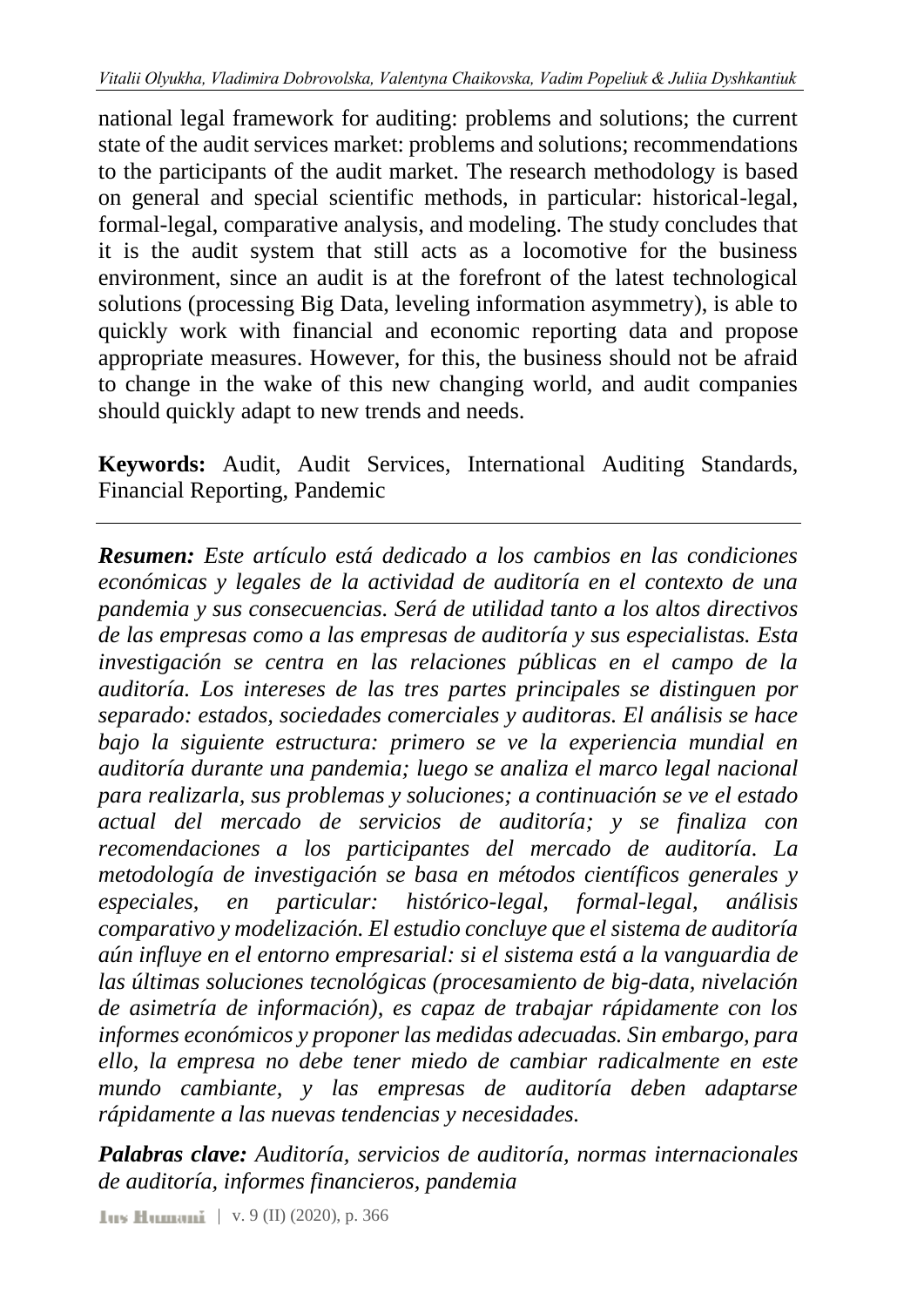*Summary. [I. Introduction.](#page-2-0) [II. Methodology.](#page-3-0) [III. Analysis of recent research.](#page-3-1) [IV.](#page-6-0)  [Results and discussion.](#page-6-0) [IV.1. World audit experience during the pandemic.](#page-6-1) [IV.2.](#page-9-0)  [National legal framework of audit: problems and ways to solve them.](#page-9-0) [IV.3. The](#page-13-0)  [current state of the audit services market: problems and their solutions.](#page-13-0) [IV.4.](#page-17-0)  [Recommendations for audit market participants.](#page-17-0) [V. Conclusions.](#page-19-0) [References.](#page-21-0)*

# <span id="page-2-0"></span>**I.INTRODUCTION**

Numerous international declarations, conventions, and treaties regularly emphasize that human rights and freedoms and their continuous protection are the basis on which any civilized and developed modern country stands. But what is the basis for the satisfaction and realization of human rights and freedoms? Such a basis is the economy. But modern economic and legal economic conditions are characterized by a high level of turbulence, which is acted by numerous environmental factors that occur by chance, but their size and amplitude are subject to chaotic changes over time. Thus, the beginning of 2020 was marked for Ukraine and the world by the emergence of a global unmanageable factor that greatly affected the company's ability to continue operations, causing an economic recession that affected people's lives and the economy—the Covid-19 pandemic. Thus, disruptions in production, loss of business and jobs, and, as a consequence, the inability of the economy to meet basic human rights to work and a minimum standard of living have been the main consequences of the pandemic in terms of economic activity. Therefore, to ensure human rights and freedoms, it is first necessary to take care of the economic potential of our society.

With the growing influence of the new factor of structural transformations, there is a logical need to adapt innovative and potential technologies and tools together with the creation of appropriate institutional conditions to ensure business continuity, forming its economic security, which, in turn, which, in turn, is a shield for the balanced development of the economy in general and the welfare of the population in particular. In this aspect, the protection of the economy should be sectoral in the following areas: industry, agriculture, energy, transport and infrastructure, information and communication technologies, services.

We believe that the audit system is currently the locomotive for the business environment because the audit is a reliable tool for processing Big Data of the company, technology to level information asymmetry, confirmation of financial statements, which is necessary for both the company and its stakeholders, including shareholders, suppliers, creditors, investors, fiscal authorities, insurance companies and society as a whole.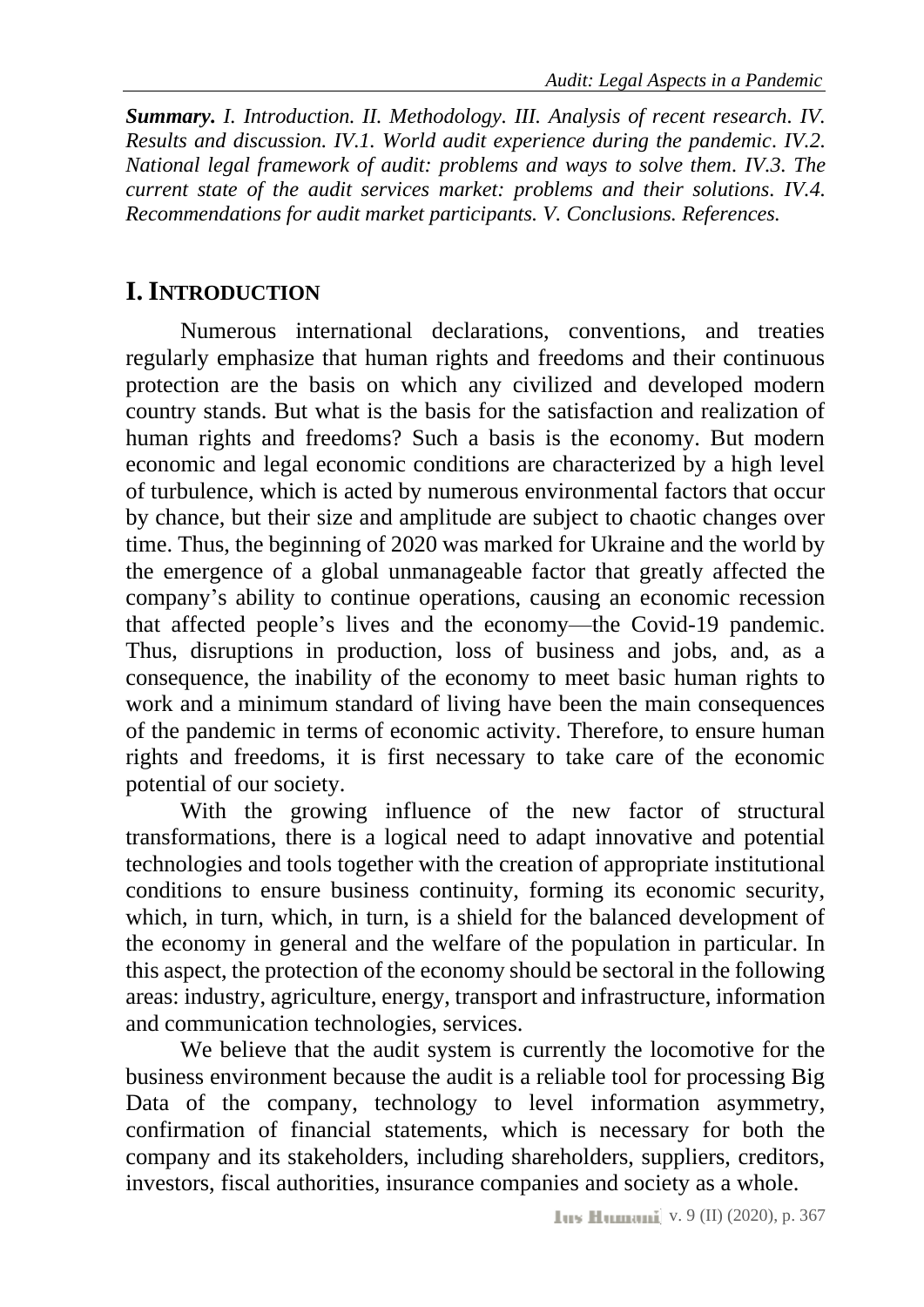# <span id="page-3-0"></span>**II. METHODOLOGY**

The theoretical and methodological basis of the study is a set of general scientific methods of cognition of processes and phenomena, basic in the context of the study of the audit. The publication used: (i) epistemological method—to specify the content of categories and concepts that are the main emphasis in determining the essence of the audit; (ii) bibliographic and bibliometric analysis—to study trends and dynamics of audit development; (iii) modeling and formalization—to determine the information needs of management staff during the organization of the audit in a pandemic; (iv) observation and comparison—to reveal the organizational and technological features of the activities of audit entities in a pandemic; (v) analogies and abstraction—to develop methodological aspects of audit; (vi) system-structural analysis to specify the parameters of the audit as an element of the management system of the enterprise; (vii) methods of analysis and symbolic logic for the formation of proposals for the development of audit based on information and communication technologies in a pandemic; and (viii) a method of generalization to increase the informativeness of the audit to ensure the management system.

All of the above methods have made it possible to thoroughly, fully, and objectively investigate the problems of economic and legal regulation of auditing in the context of the Covid-19 pandemic.

The information base of this publication is the laws and regulations of Ukraine on the regulation of the organization of the audit; reference and methodological documents; scientific works of the scholar on the theory and practice, organization, audit methodology; periodicals, statistics; information from the Internet; the results of our own experience in audit research.

## <span id="page-3-1"></span>**III. ANALYSIS OF RECENT RESEARCH**

Given that the development of the audit market began in Ukraine only after gaining independence and the deployment of relevant market reforms, it is natural that national theory and practice quickly borrowed experience from foreign colleagues. In particular, the doctrinal basis and source of valuable practical experience were the works of the following foreign scholars: Loeb, and Shamoo (1989), Matthews (2006), Ladda (2014), Clarke, Walsh, Flanagan (2015).

Modern local specifics and tendencies of audit development in Ukraine were studied by such scientists and specialists as: Dolbneva (2018),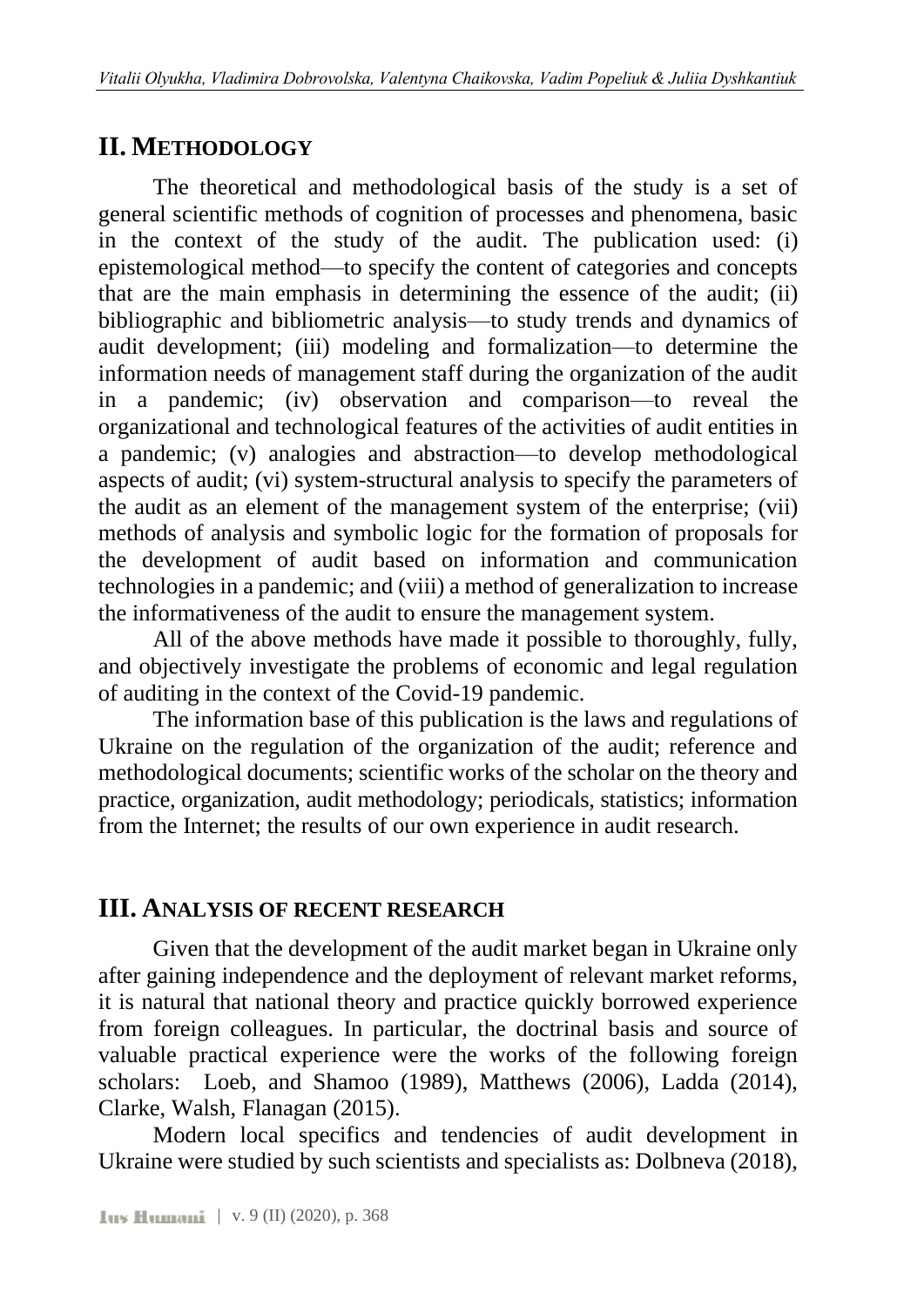Zhukova, Ganus, and Plikus (2019), Kashperska (2018), Mulyk (2020), Popov (2020), Shevchenko, and Lipnytska (2019), Shulga (2019), Prokhorova, and Yukhimenko (2019).

Hence, in her work, Kashperskaya (2018) analyzes the current state and prospects for the development of auditing in Ukraine through the prism of problematic issues of the current audit system, the solution of which she sees in the application of international financial reporting standards. Thus, the scholar notes the modernity and prospects of implementing International Financial Reporting Standards (hereinafter "IFRS") in increasing the investment attractiveness of Ukrainian enterprises, as the transition to international financial reporting standards in the current business environment will lead to an increase in the number of audits of companies that report under IFRS, which is important not only for foreign but also for domestic investors. In addition, the author emphasizes the need to introduce the profession of the auditor in business practice, which will contribute to the formation of high confidence and confidence in the high competence of domestic auditors.

The team of authors led by Zhukova (2019), considering the current problems of audit services in Ukraine, emphasizes, first of all, the monopolization of the market by four companies, which account for 0.4% of the total number of audit entities in Ukraine in 2018. Researchers also highlight the shortcomings and unresolved issues of audit firms, including lack of a unified audit program, pricing of audit services, insufficient methodological development of audit control, the cost of auditor certification, and lack of guidelines for computerization of audit (Zhukova, Ganus & Plikus, 2019).

Mulyk (2020) notes the imperfection of the regulation of the audit market in Ukraine, which has led to problems in confirming the quality and reliability of financial statements, which in turn increases the risk of bankruptcy of enterprises and banks and reduces confidence in them by potential investors, who were attracting investment in the national economy as a whole. Besides, the author notes the tendency to reduce the number of audit entities, while increasing the cost of their services.

What is more, Shevchenko and Lipnytska (2019) considers the essence and development of audit in the European integration environment by retrospective analysis of the formation of audit in the world. The author proposes to solve several audit problems in Ukraine by studying the foreign experience of foreign audit firms operating in the country.

Further, Shulga (2019) emphasizes on the need to take into account the impact of legislative changes in the field of auditing on the definition of audit services that can be provided. Given the legislative innovations, the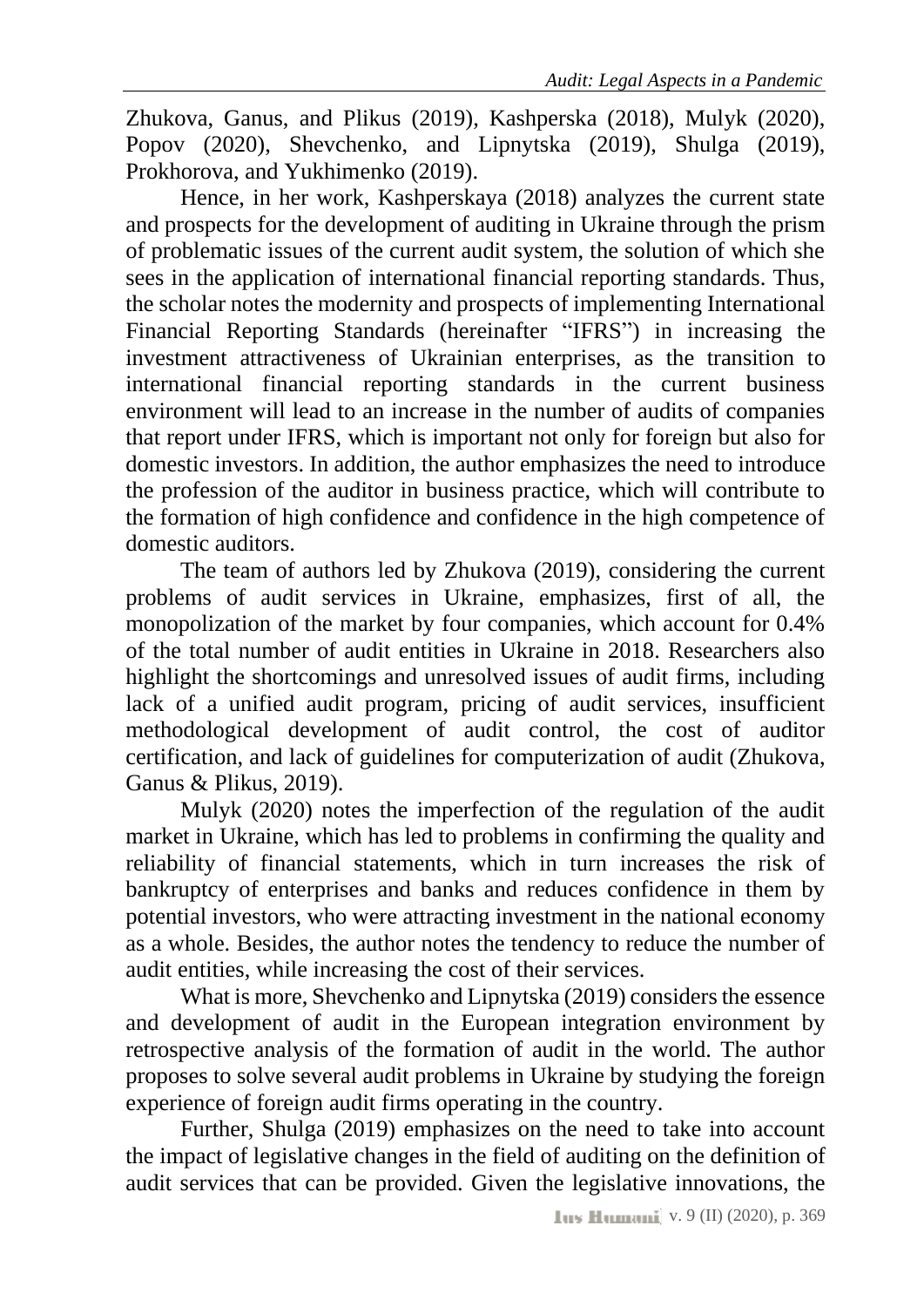author proposes a classification of audit services with an in-depth understanding of their substantive characteristics, which will improve the organizational and methodological support of various types of audit services, audit risk assessment and audit market development in general.

Scholars Prokhorov and Yukhimenko (2019) analyze the current state and problems of reform and development of auditing in Ukraine. The authors propose to improve the audit system through information and communication technologies.

Moreover, Dolbneva (2018) sees the development of audit in Ukraine as a comprehensive system of measures taking into account the requirements of European Union legislation and international standards, as it will control the level of professional competence of auditors and the quality of services provided, ensure the real professional independence of the auditor and allow the development and implementation of sanctions and penalties for auditors for the inaccuracy of their provision of audit services and a report on their results.

Partner of Kreston GCG, Popov (2020) examines current audit trends—the 2020-2023 strategy of the International Auditing and Auditing Standards Board (IAASB), aspects of global tax reform, innovative digitalization, and development of technologies that will allow instant access to analytical programs, as well as changes in the audit of the reporting of European companies, taking into account Brexit.

Such scholars as Melnyk and Nakonechna (2018), Petrytska (2019), Sonin (2020) devoted their works to the theoretical and practical aspects of the organization of internal audit. Researchers Nakonechna and Melnyk (2018) see internal audit as a factor in increasing competitiveness by achieving strategic and operational goals, to effectively manage the enterprise.

Moreover, Petrytska (2019) states the expediency of creating an internal audit body at the enterprise as a solution to the problem of its organization. The author emphasizes that internal audit is the only opportunity for the owner to control the changes that occur, and the proper organization of internal audit directly affects the effectiveness of control and analysis of financial and economic activities of the enterprise.

Besides, Sonin (2020), director of the Institute of Internal Auditors, believes that the pandemic is a time to unleash the potential of internal audit, as the business has changed and will operate under new laws, so the expert calls for an initiative to help the company's management see and assess risks.

Without diminishing the authors' scientific work, more detailed and in-depth research requires theoretical and practical provisions to substantiate the content of the audit in the context of the Covid-19 pandemic, which currently dictates the business conditions.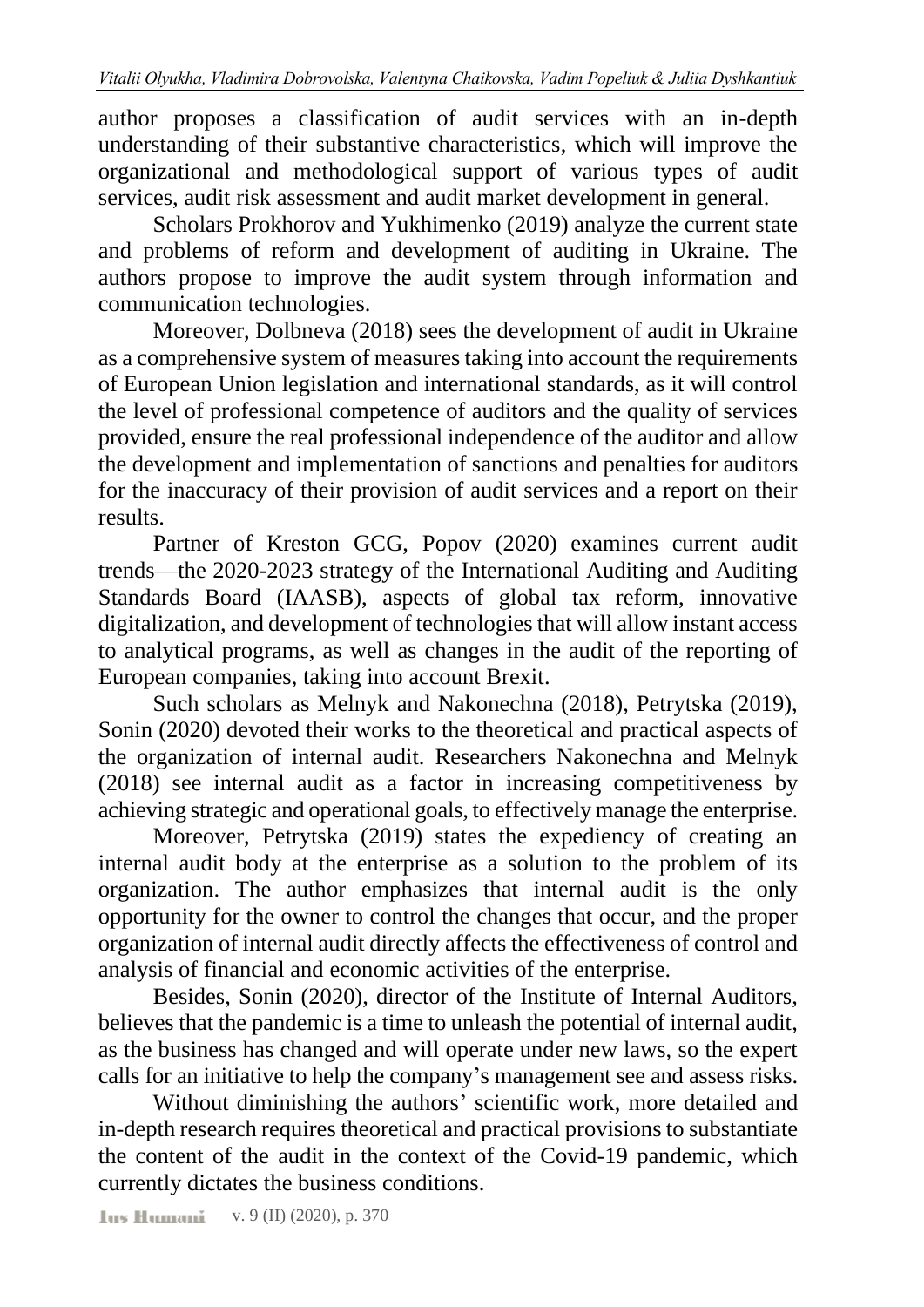#### <span id="page-6-0"></span>**IV. RESULTS AND DISCUSSION**

#### <span id="page-6-1"></span>*IV.1. World audit experience during the pandemic*

The Covid-19 pandemic has posed some challenges that must be accepted and overcome by the international community, including the country's Supreme Audit Institutions (SAIs). Thus, the analysis of the SAIs activities on official websites and official pages on social networks shows that the vast majority, which amounted to more than 70%, at the peak of the pandemic, switched to remote work mode or partial remote work mode with the involvement of the minimum required number of employees in the offices following the changes determined by the work schedule.

Thus, the following vectors were identified, which streamlined the activities of SAIs during the Covid-19 pandemic:

–the transition to remote operation, including setting up an online format for resolving issues;

–inspections and formation of internal documents of SAIs in the direction of Covid-19;

–carrying out emergency measures; increasing the openness of SAIs;

–raising public awareness of Covid-19;

–active publishing activities on the topic of Covid-19; direct involvement of SAIs in the fight against Covid-19, and;

• advanced training of SAIs employees.





Figure 1 shows the mode of operation of SAIs in 76 countries. Thus, SAIs from Argentina, Brazil, Denmark, China, Mexico, Ecuador, and Estonia are active online. In Denmark, in particular, SAIs carry out new remote audits: the verification of the accounting policy of the Danish postal service (PostNord), as well as the analysis of appeals to the court on inheritance cases.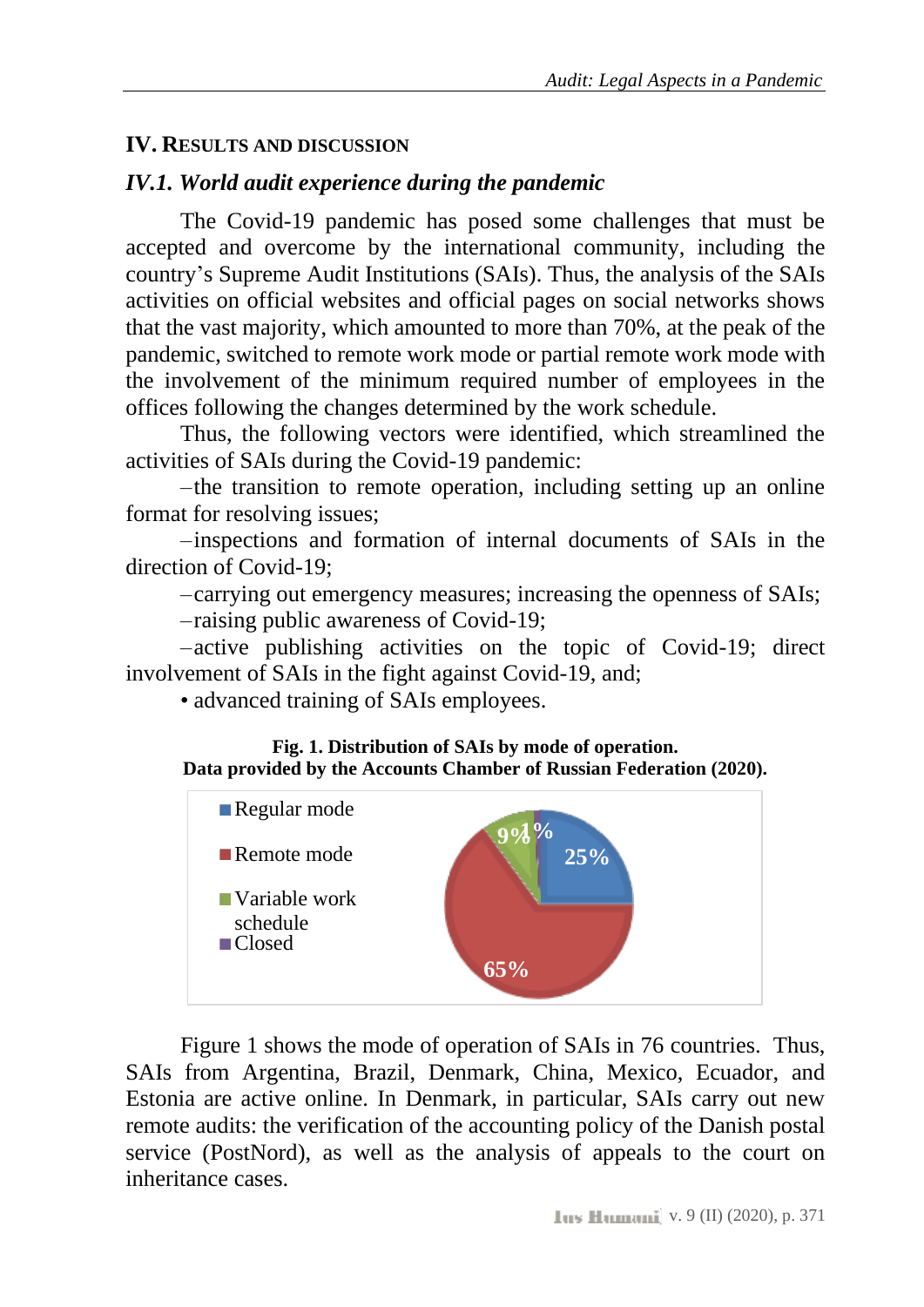In an article in El Financiero, Mexico's SAIs chairman Colmenares Paramo (2020) described how, in the context of the SAIs pandemic, digitalization is being developed: an electronic taxpayer's office (el Buzón Fiscalizador) has been set up to conduct a remote audit; planning, audit, and control processes are integrated into an integrated control system developed by SAIs.

Besides, in Austria, SAIs conducted a health inspection and found a lack of action to address hospital bed shortages and the purchase of medicines.

Furthermore, Brazil's SAIs plan to monitor the actions of the authorities under the Covid-19 Anti-Proliferation Monitoring Action Plan. Monitoring will be carried out through virtual meetings and the use of IT tools. In particular, it is planned: (i) to monitor the measures of the Central Bank of Brazil to mitigate the economic and financial consequences of the virus; (ii) the effectiveness of federal state-owned banks (Caixa, BB, BASA, and BNB) in risk management; (iii) measures for digital transformation; (iv) emergency actions of the Ministry of Agriculture, Livestock and Supply; measures taken by the Ministry of Science, Technology, Innovation, and Communications, and their subdivisions; (vi) actions related to basic education in a crisis; (vii) measures are taken by the Ministry of Health (including relevant bodies and structures); and, (viii) measures in the tax and social spheres, in the field of health care, fuel policy, etc.

In the UK, SAIs analyze the government's preparedness for a pandemic, examine the costs of health measures, and protect businesses and individuals from their economic consequences.

Morevoer, Venezuela's regional auditing bodies are conducting checks to inflate prices for basic necessities and medical supplies.

Also, the SAIs of Vietnam will strengthen control over the implementation of measures to support citizens in difficulty through Covid-19.

In Germany, the SAIs published on its official website an analytical report on the pandemic measures taken, entitled "Measures of the Federal Budget Policy to Combat the Impact of the Covid-19 Pandemic (Key Data of the Supplementary Budget 2020)". The analytical part of the report is a brief summary of the economic measures taken, information on the additional budget and budget increase, public debt, economic stabilization funds, manuals to reduce working hours, evaluation of measures taken from a financial point of view. The report also provides detailed data on changes in the federal budget (including the supplementary budget for 2020) and two graphs: visualization of the supplementary budget and visual information on how the package of measures to combat the crisis caused by the pandemic affects the federal financial sector.

| v. 9 (II) (2020), p. 372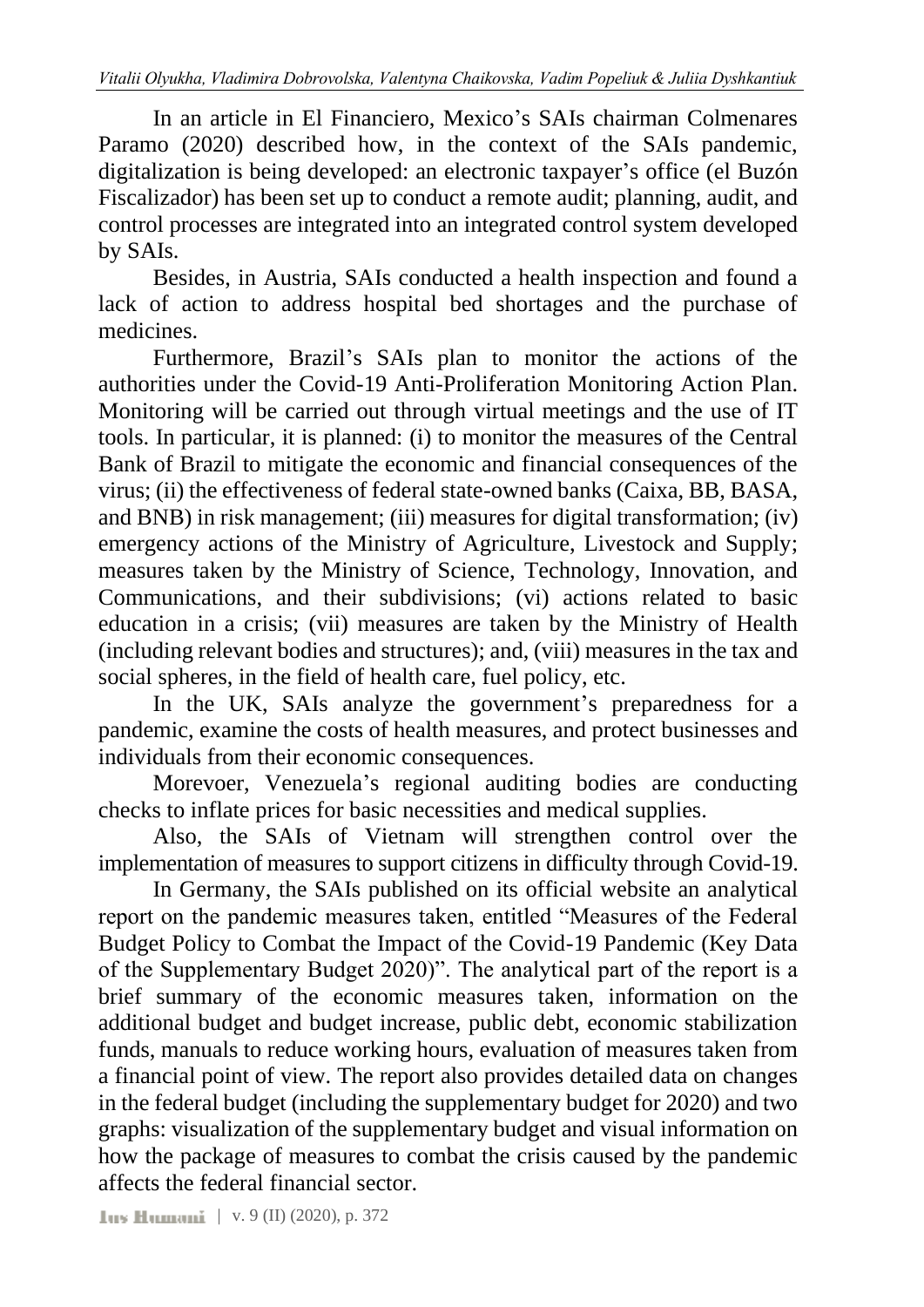China's SAIs audit funds and donations as part of pandemic prevention and control measures. The audit covers trust funds, donated funds, and goods, loans to key manufacturers of anti-epidemic products. In addition, to organize work remotely, the Golden Audit Project system was developed, which is designed to ensure prompt communication between employees, allows video conferencing, as well as simplifies data handling, and minimizes the need for on-site inspections.

In March, the SAIs of Colombia set up a special Monitoring Center, which will conduct real-time preventive monitoring of the spending of funds allocated to the fight against Covid-19 and measures taken by the government. SAIs require uploading information about contracts entered into as part of the implementation of measures to combat Covid-19. Control will be exercised based on unrestricted access to the necessary information, in the form of face-to-face or remote, and carried out at all stages of decisionmaking by public authorities, without the right to interfere in decisionmaking. The coordination and management of the process are entrusted to the Deputy Comptroller General and the authorized auditor in the field of "health care". All employees are instructed to assist in the implementation of this task without compromising the core business. Priority will be given to the use of IT technologies (KPMG, 2020).

Given the proximity of Colombia and Ukraine on issues such as the Romano-Germanic legal system, a similar standard of living, and financial capabilities of the country, we recommend that domestic officials and specialized professionals pay special attention to the experience of Colombia.

For several months, the New Zealand SAIs will monitor government spending on Covid-19, which will result in a report, which will be presented to the public and parliament.

Using social networks (Twitter, Facebook) and official sites, SAIs of Austria, Argentina, Estonia, Canada, Colombia, South Africa, Russia, USA, Turkey, France, the Czech Republic raise public awareness of Covid-19, thus preventing the spread of fraud in this area (Accounts Chamber of Russian Federation, 2020). Official accounts from government health authorities and social assistance networks in their promotion turned out to be a fairly cheap and simple way to reach a large part of the population and helped to stop the potentially dangerous movements of "crown-displaced".

DQS Group International, a certification and evaluation partner for quality-oriented companies for supermarket chains, shopping malls, and hardware stores; public transport enterprises, railways and air carriers, tour operators; cultural sites and museums; restaurants and hairdressers; administrative buildings and industrial premises currently offers (in the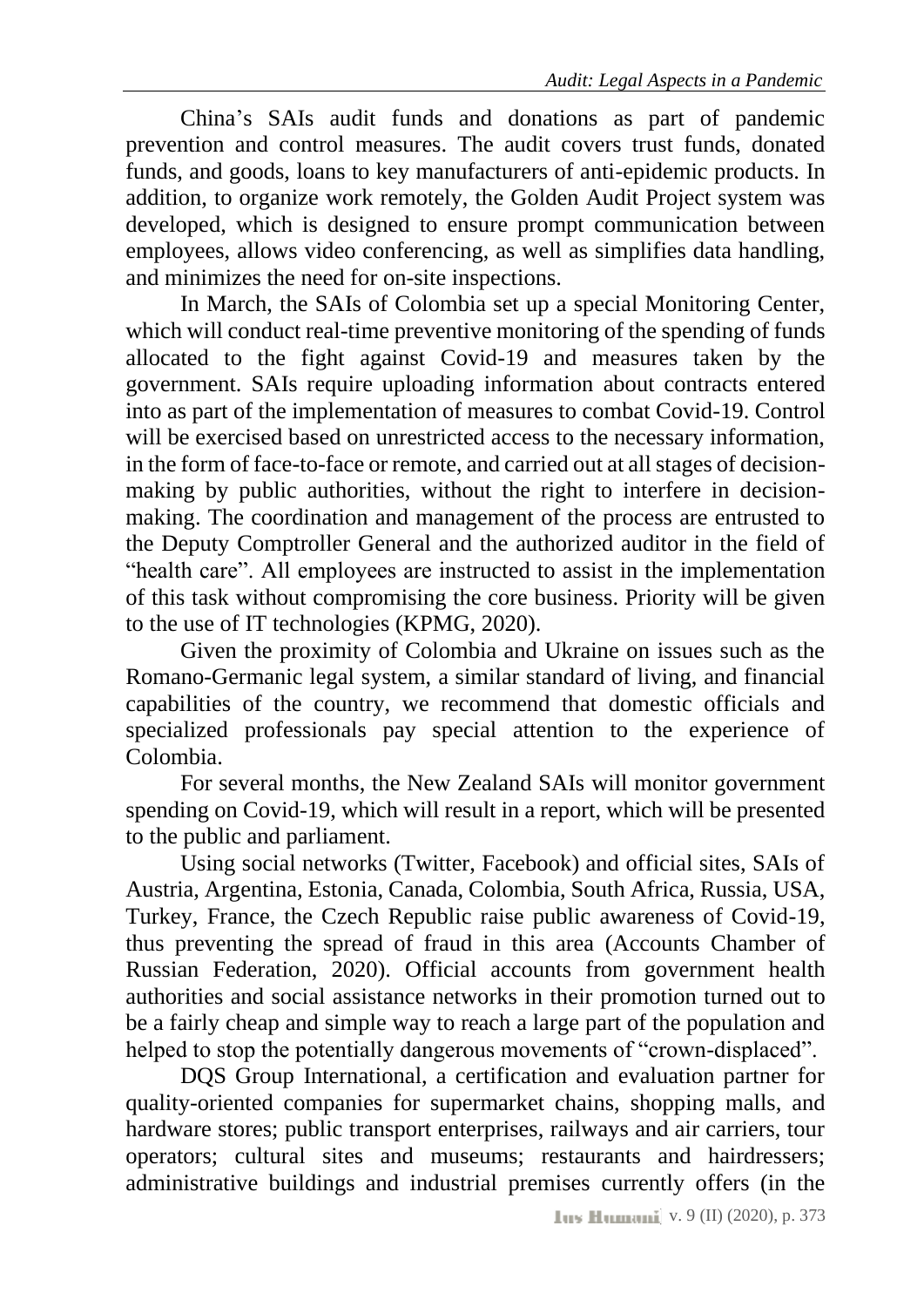conditions of pandemics and epidemics) an audit of due diligence and certification for disinfection of public premises (DQS CFS, 2020).

Hence, in the field of audit, the pandemic has given a new impetus to both the diversification of its species and the vectors of its development. Thus, the conditions of the Covid-19 pandemic have revealed the additional potential of the SAIs of different countries, with different economic systems and national mentality, and to use them effectively and, most importantly, quickly. Thus, the organization of work in the remote mode comes to the fore, which will significantly reduce the costs of both enterprises and employees themselves. In turn, remote work requires the introduction of a qualitatively new level of information and communication technologies, so it is expected that this industry will become more innovative. However, first of all, business leaders need a quality and effective system of control and verification of both the operational and financial, and investment aspects of the business entity, which will allow implementation even during the pandemic developed audit system.

We believe that it is advisable for domestic auditors to study the experience of foreign SAIs and implement ready-made audit solutions in their activities to optimize costs.

#### <span id="page-9-0"></span>*IV.2. National legal framework of audit: problems and ways to solve them*

Auditing is one of the main elements of the market infrastructure of countries with developed market economies. According to Art. 362 of the Commercial Code (2003), auditing is an independent professional activity of auditors and auditing entities registered in the Register of auditors and auditing entities for the provision of auditing services.

A qualitatively new stage in the development of auditing in Ukraine was the adoption of the Law of Ukraine "On the audit of financial statements and auditing activities" of December 21, 2017, n° 2258-VIII (hereinafter "Law 2258"), which aims to bring national legislation in the field of auditing in line with EU rules and legislation, as it is based on the provisions of Directive 2006/43/EU (2006) and Regulation 537/2014 (2014), which regulated audit reform in the European Union in 2016. Law 2258, harmonized with EU legislation, is expected to promote the development of auditing in Ukraine, as well as improve the investment attractiveness of the national economy.

Following Law 2258, an audit of financial statements is an audit service to verify the accounting data and indicators of financial statements and/or consolidated financial statements of a legal entity or a representative office of a foreign entity or another entity that submits the financial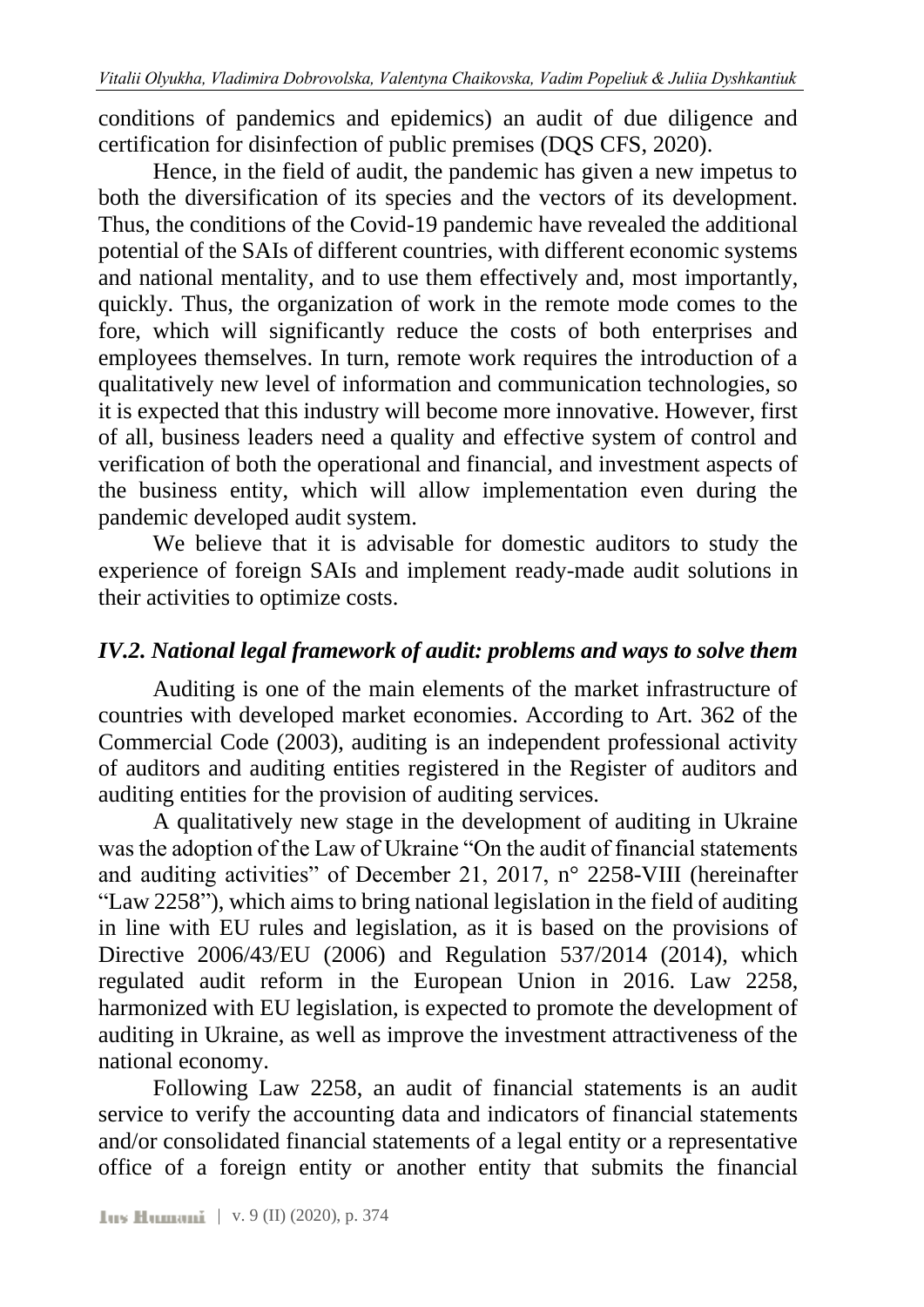statements and consolidated financial statements of the group, to express the auditor's independent opinion on its compliance in all material respects with the requirements of national accounting regulations (standards), international financial reporting standards, or other requirements. At the same time, the audit service is an audit, review of financial statements, consolidated financial statements, other assurance engagements, and other professional services provided under international auditing standards.

A significant innovation of Law 2258 is the clarification and significant expansion of the list of services that can be provided in the framework of auditing: (i) audit of financial statements; and (ii) 2. non-audit services (by type).

At the same time, the organizational and methodological provisions of the audit and the list of audit services that may be provided by audit entities (hereinafter "SAD") are given in the International Standards on Auditing (hereinafter "ISA"), which are also the regulator of auditing in Ukraine, The approved classification of audit services provided in the framework of auditing activities is as follows: (i) audit and review of historical financial information; (ii) assurance tasks other than auditing and reviewing historical financial information; and (iii) related services (services that include agreed procedures and information compilation).

In this context, we note the problem of lack of coherence at the legislative level between the provisions of the Law on the list of non-audit services and the list of related services in ISAs, because, according to the Law, in terms of providing non-audit services at the legislative level statutory audit of financial statements and non-audit services. The ISA does not provide for these restrictions. Obviously, such confusion could cause problems in the future. Why the legislator did not implement international norms but tried to do something of his own—it is not clear, there are no explanatory comments on this matter. We believe that the revised classification of non-audit services, taking into account the related services of ISAs, will allow the auditor to comply with professional liability, reduce the possibility of penalties for professional misconduct against the auditor and the auditor, and expanded powers.

A positive innovation of Law 2258 is the expansion of the range of legal entities that are required to disclose financial statements together with the audit report—these are companies of public interest. Referring to the Law of Ukraine "On Accounting and Financial Reporting in Ukraine" n° 996 (1999), these are enterprises-issuers of securities, the securities of which are admitted to trading on stock exchanges; banks, insurers, private pension funds, other financial institutions (except for other financial institutions and non-state pension funds belonging to micro and small enterprises); large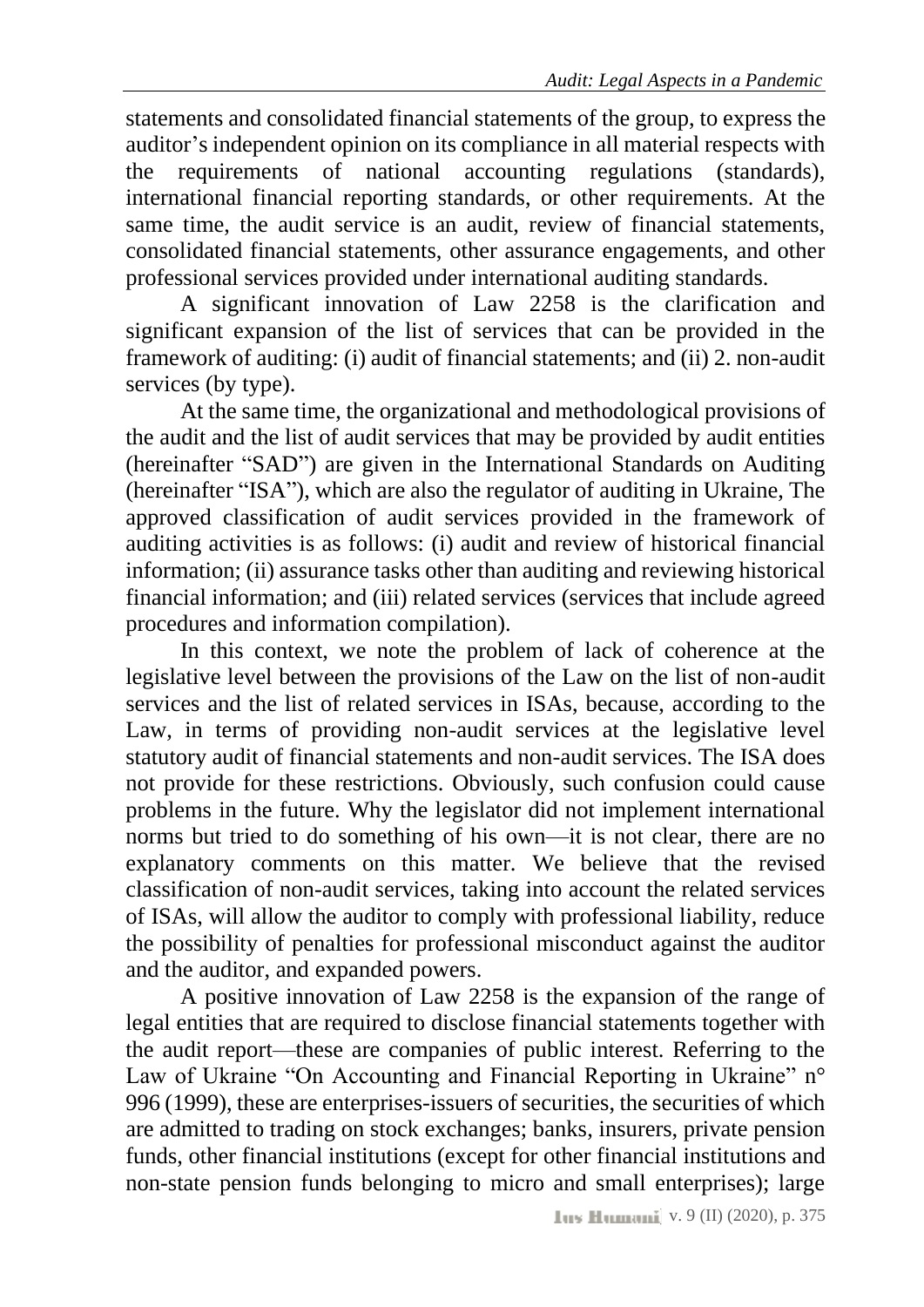enterprises; public joint-stock companies; medium enterprises. In the same aspect, the decision of the ACU Council of February 21, 2019, approved the Position of the Audit Chamber of Ukraine (ACU—a body of professional self-government of auditors, whose powers are determined by Law 2258 and the Statute) to determine cases of statutory audit and audit entities, carrying out mandatory audit: by subjects of natural monopolies on the national market; subjects of natural monopolies on the national market; financial institutions belonging to micro and small enterprises. At the same time, the issue of the mandatory audit also arises when auditing the financial statements of enterprises of the state and municipal sectors of the economy. We consider this point of Law 2258 to be a positive innovation, as the financial statements confirmed by the audit form the trust of foreign partners and stimulate the development of investments in Ukraine. However, in the same aspect, we found another legislative inconsistency, namely regarding the criteria for the division of enterprises by size in the Commercial Code. Undoubtedly, this is a problem because it threatens companies with penalties. Therefore, a necessary step is to bring the criteria for the division of enterprises to a single one in the Commercial Code and in Law 996. (Shulga, 2019).

In the context of considering the legal framework of the audit, we note another positive point, namely—defined by Law 2258 requirements that establish high organizational barriers to entry in the segment of statutory audit, namely: ensuring the independence and objectivity of auditors, introduction of internal control, risk assessment, protection of information processing systems, implementation of internal policies and procedures for performing tasks, staffing of the audit firm by certified specialists. In my opinion, this will significantly improve the quality of audit services and investor confidence but may affect the price of the service, although in a pandemic, increasing the cost of services is not a competitive advantage.

The moment of creation of a new regulatory body under Law 2258 the Body of Public Oversight of Auditing Activities, which consists of the Audit Oversight Board and the Quality Assurance Inspectorate, should be singled out. The process of forming a Supervisory Board is questionable, namely the fact that it should include authorities and non-practitioners, although having experience in auditing, accounting, law for at least 10 years, and an impeccable reputation. However, government officials do not have to be non-practitioners. That is, there may be a threat of conflict of interest, as well as the combination of interests of government and business, which contradicts the country's chosen course of separation of government and business. Therefore, in this context, I propose in the Law when electing candidates to the Supervisory Board: (i) clarify the fact of the selection of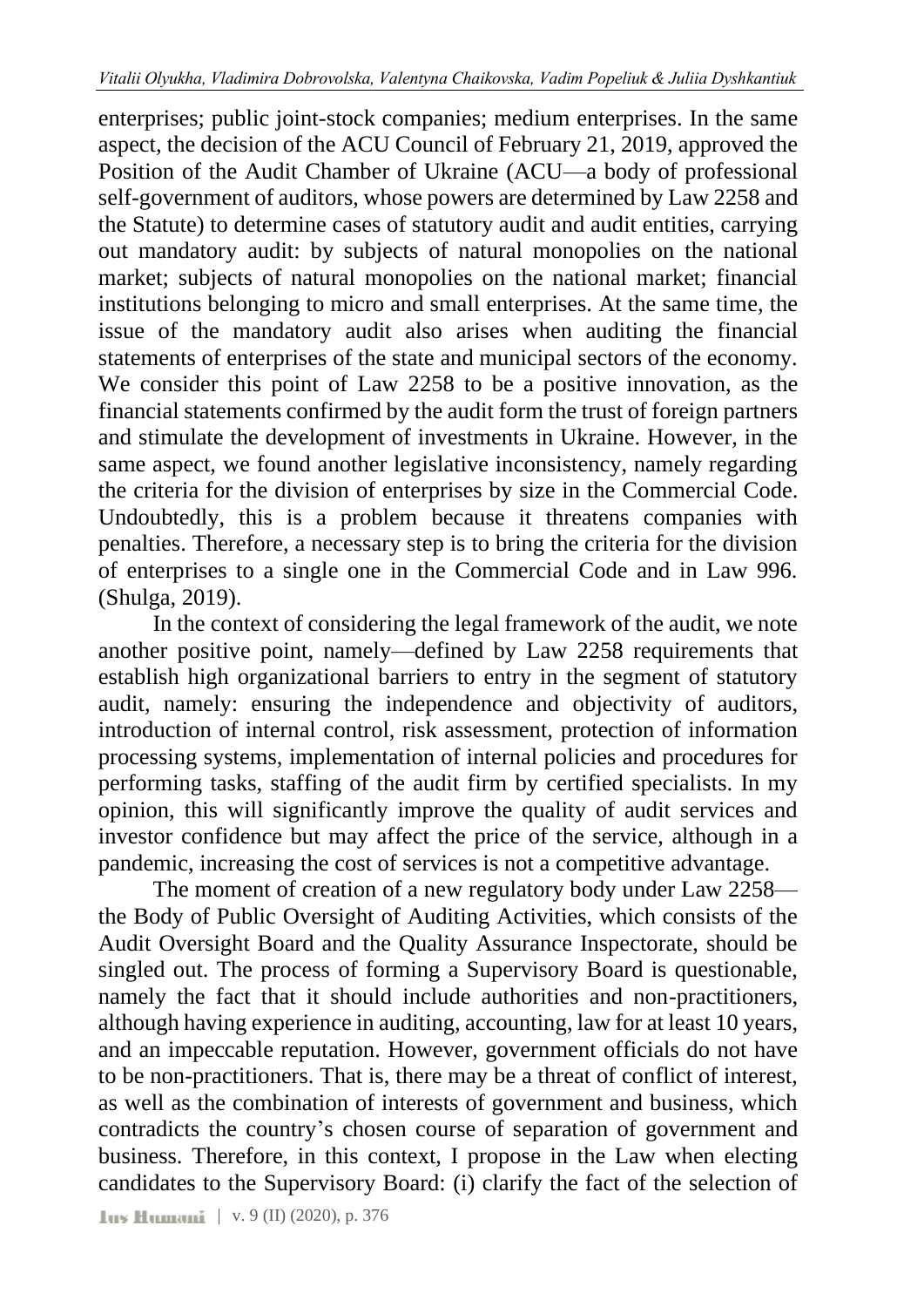candidates from non-practitioners; and (ii) clarify the persons delegated from the authorities and the procedure for identifying the presence or absence of their connection with the practical audit activities.

It is the clash of interests when working in the state service with an already familiar company or people that is the Achilles heel of the state statutory audit, as reported by colleagues from other countries (Moore, Tetlock, Tanlu & Bazerman, 2006).

The solution to this problem is not easy, since it is difficult to form a specialist without first working in a business, however, narrow areas of responsibility and geographic rotation make it possible to smooth this problem (Ishaque, 2019).

Considering the sectoral specifics of audit, it is worth referring to the Law of Ukraine "On Environmental Audit" n° 1862-IV (2003), which regulates the basic legal and organizational principles of environmental audit. The main issues of the Law are aimed at improving the environmental feasibility and efficiency of economic entities, which in the fight against the Covid-19 pandemic becomes especially relevant. I believe that the problem of mandatory environmental audit in the post-pandemic period may become an urgent issue, since the current government policy is aimed at complying with EU norms, especially in terms of the environment, and Law 2258 was no exception. The attention of the state, which is now riveted to the pandemic, after it, will inevitably return to environmental issues and heavy fines in case of violation of toughened environmental legislation. So companies should be prepared in advance by testing the development of a contingency budget for this case today. Additionally, in this context, a major innovation of Law 2258 is the mandatory submission of the Management Report, a document containing financial and non-financial information that characterizes the state and prospects of the enterprise and reveals the main risks and uncertainties of its activities. Entrepreneurs have many questions about the information that should be covered in this Report, however, under the guidelines provided by the Ministry of Finance, it should include environmental aspects, which we believe may lead to mandatory environmental audits in the future.

We should also highlight the medical audit, which has become a profitable venture in connection with the pandemic. On the one hand, the government has shifted responsibility for compliance with safety rules to employers, who are now intimidated by large fines for non-compliance. On the other hand, employers themselves are interested in the continuous functioning of their companies and the health of employees, therefore, in some places, they take additional security measures to state ones. Thus, specialists who check compliance with new safety and hygiene standards,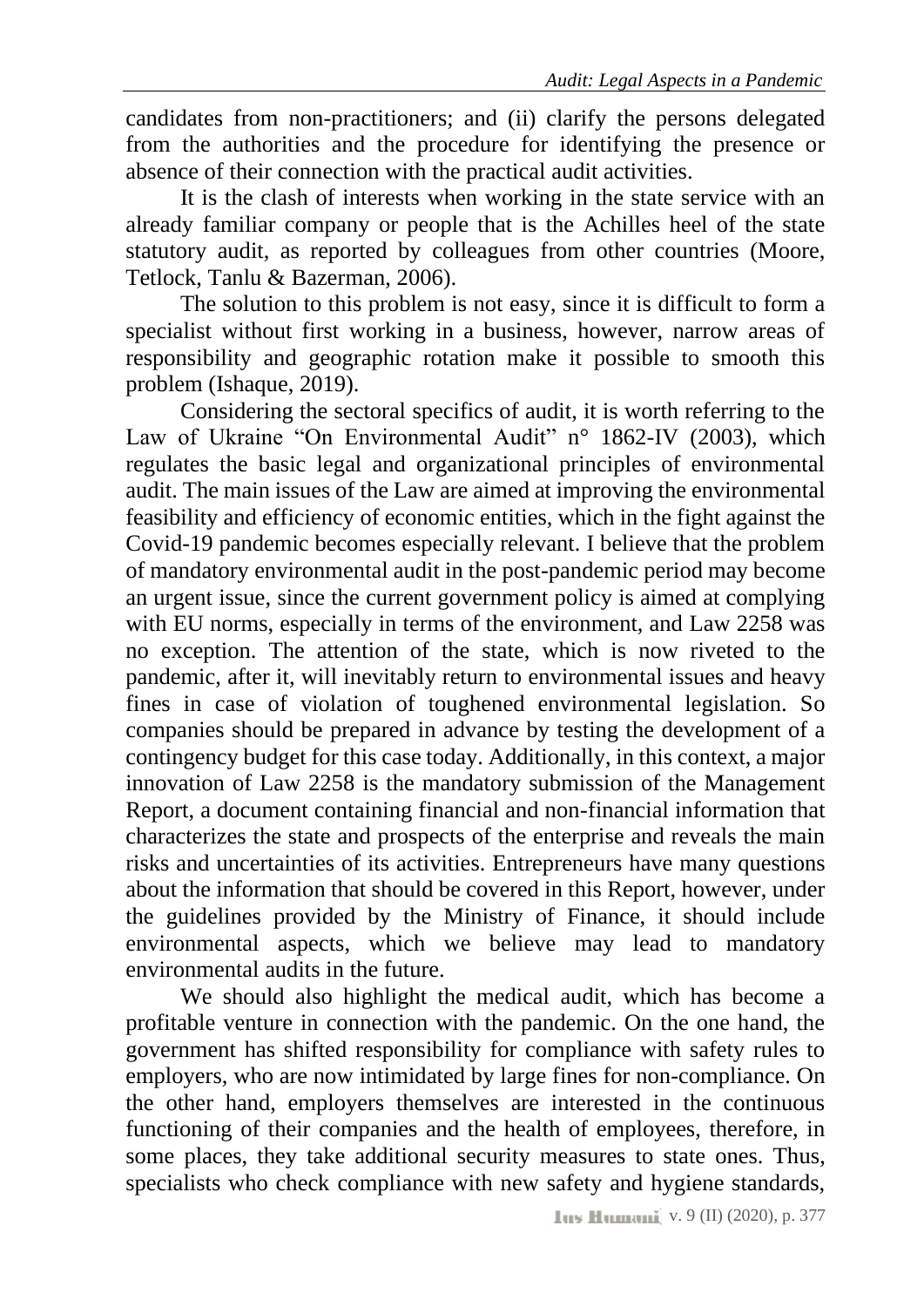set up disinfection equipment, help employees adapt to new requirements have become very much in demand and are well paid. Contrary to the opinions of skeptics, a similar situation can be seen in different industries and companies (Stangoe & Milan, 2020).

The above-mentioned DQS Group International, which has become one of the pioneers in this business, confirms the presence of demand with an ever-growing list of services. Thus, those audit companies that do not yet provide medical audit services are recommended to pay attention to this industry, most likely, the medical audit will be relevant until the end of the pandemic.

Thus, the current state of audit legislation in Ukraine as a whole can be assessed as positive, as important steps have been taken in the organizational and methodological provisions of the audit through the implementation of Law 2258, however, the following problems need improvement: (i) clarify at the legislative level the classification of non-audit services, taking into account the related services of ISAs; (ii) lead to a single interpretation of the criteria for the division of enterprises by size in the Commercial Code; and (iii) during the election of candidates to the audit supervisory Board to clarify the fact of election of candidates from nonpractitioners; clarify the persons delegated from the authorities and the procedure for identifying the presence or absence of their connection with the practical audit activities.

## <span id="page-13-0"></span>*IV.3. The current state of the audit services market: problems and their solutions*

According to the information provided by the Audit Chamber of Ukraine (ACU), in 2019, there were 2720 auditors. As of December 31, 2019, there were 900 auditing entities in the Register, including 861 audit firms and 39 natural persons-entrepreneurs. The largest number of SADs is concentrated in the Kyiv and Kyiv region, namely: 433 audit firms and 16 individual entrepreneurs, including the Big Four: PricewaterhouseCoopers, Ernst & Young, KPMG, Deloitte Touche Tohmatsu Limited, and the TOP-20 audit companies of Ukraine. Developed infrastructure and communications determine the location of enterprises. Large enterprises choose the capital as the location of their parent companies. This indicator indicates the geographical uneven functioning of the audit market, which in turn leads to an uneven distribution of orders, the volume of audit services provided, the cost of orders, and the income of audit entities.

The problem remains the negative dynamics of the number of SAD for the period 2015-2019: from 1071 in 2015 to 900 in 2019, while the indicator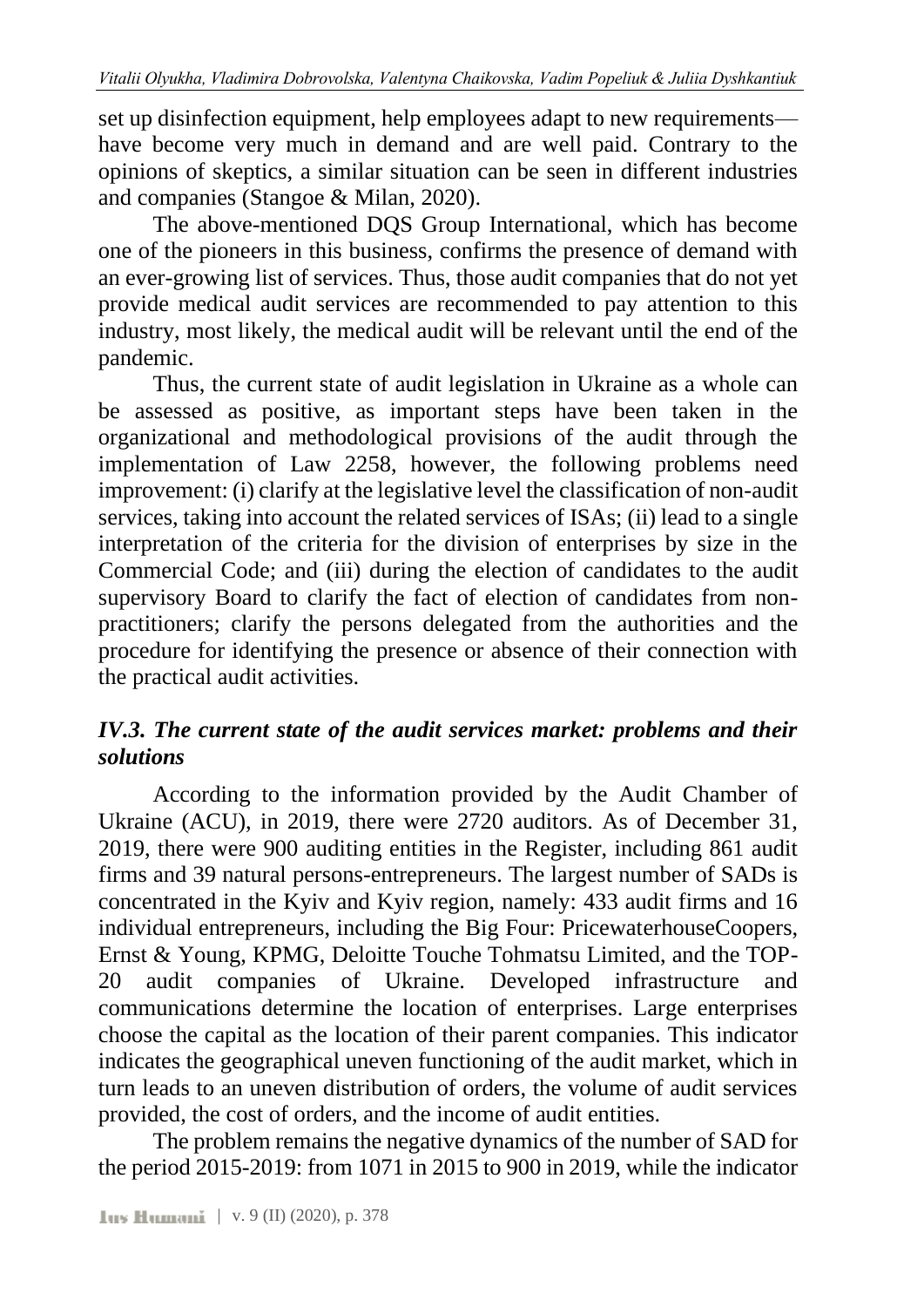of the total volume of services provided by SAD for the period under review there is a steady upward trend, so in 2019 the total number of services provided in the amount of UAH  $2,870,887.1^1$  thousand, which is 432,787.00 thousand UAH more than in 2018. The volume of services provided by SAD in 2019 by region is presented in the next table.

| <b>Region</b>               | The number | <b>Financial volume of orders</b> |
|-----------------------------|------------|-----------------------------------|
|                             | of orders  | (thousand hryvnia)                |
| ◉<br><b>Cherkasy Oblast</b> | 523        | 10800,7                           |
| Chernihiv Oblast            | 229        | 2910,5                            |
| 电<br>Chernivtsi Oblast      | 163        | 2286,6                            |
| Dnipro Oblast               | 3588       | 160507,6                          |
| <b>Donetsk Oblast</b>       | 83         | 4018,5                            |
| Ivano-Frankivsk Oblast      | 595        | 11904                             |
| <b>Kharkov Oblast</b>       | 2826       | 75390,4                           |
| Kherson Oblast              | 300        | 6809,3                            |
| <b>Khmelnitsky Oblast</b>   | 413        | 13841,4                           |
| Kyiv Oblast                 | 16582      | 2350082,9                         |
| Kirovograd Oblast           | 133        | 5173,9                            |
| <b>Luhansk Oblast</b>       | 48         | 1193                              |
| L'viv Oblast                | 2166       | 72661,5                           |
| Mykolayv Oblast             | 418        | 6920,2                            |
| þ<br><b>Odesa Oblast</b>    | 1283       | 49129,7                           |
| Poltava Oblast              | 380        | 11282,5                           |
| <b>P</b> Rivne Oblast       | 292        | 6020                              |
| <b>Sumy Oblast</b>          | 323        | 5774,4                            |
| 量<br><b>Ternopil Oblast</b> | 276        | 5766,1                            |
| Vinnitsa Oblast             | 374        | 11230,3                           |
| Volyn Oblast                | 226        | 3487,1                            |
| Zakarpattia Oblast          | 195        | 10484,4                           |
| Zaporizhzhia Oblast         | 1323       | 32231,1                           |
| Zhytomyr Oblast             | 505        | 10981                             |
| <b>Ukraine</b>              | 33244      | 2870887,1                         |

**Table 1. The volume of services provided by SAD in 2019 by region. Data provided by Audit Chamber of Ukraine (2019).**

<sup>&</sup>lt;sup>1</sup> The average exchange rate of the hryvnia to the US dollar for 2019 is 25.1 UAH, so we are talking about a figure of 115 million dollars.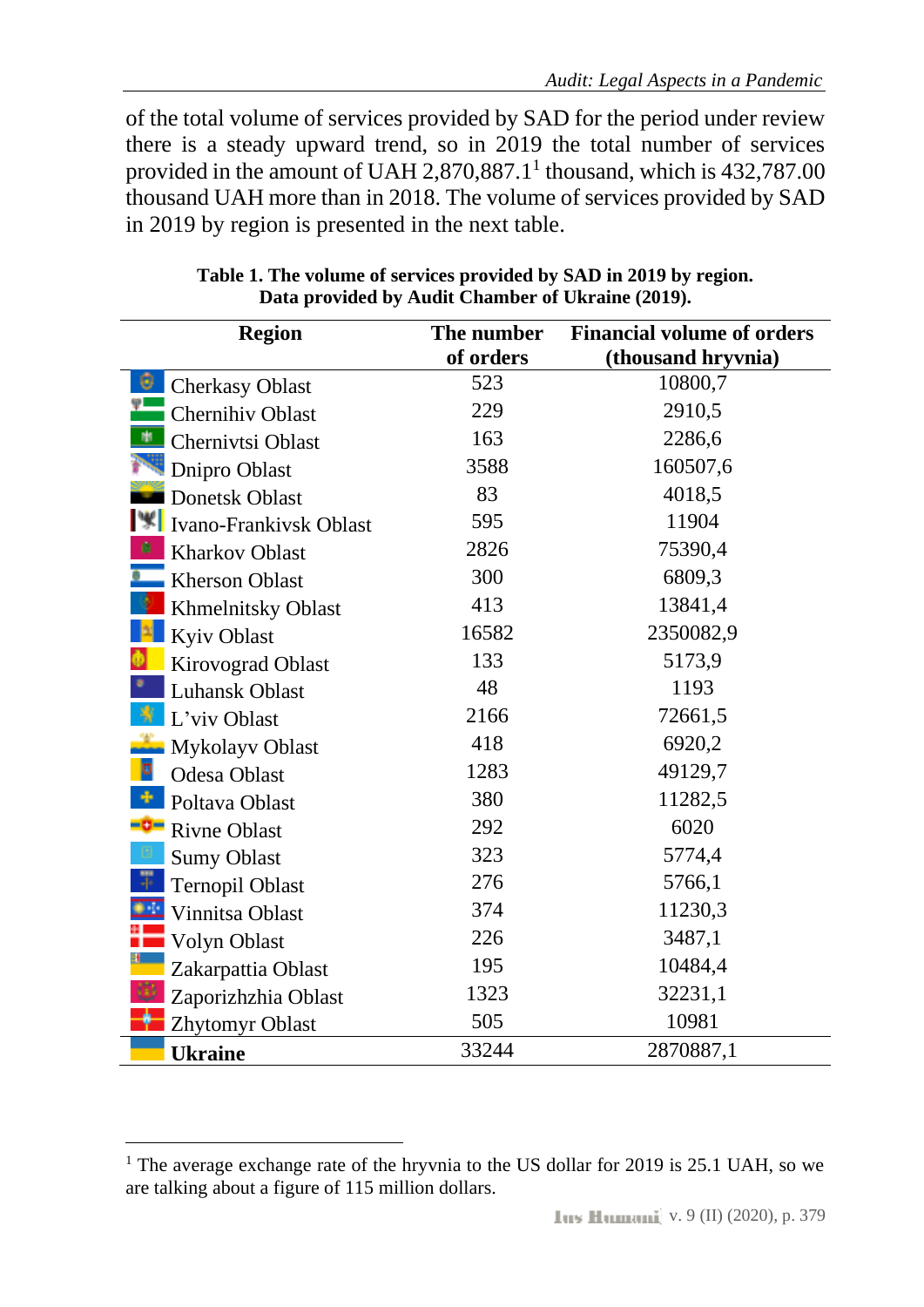Considering the activities of the SAD in the current conditions of the Covid-19 pandemic, according to the State Statistics Service of Ukraine for the 1st quarter of 2020 there was an increase in services provided by enterprises in the field of accounting and auditing, tax consulting compared to the 4th quarter of 2019 by 780215, 9 thousand UAH. However, the active phase of the Covid-19 pandemic in Ukraine began on March 25, with the introduction of quarantine and restrictive measures by the Cabinet of Ministers of Ukraine aimed at counteracting its further spread in Ukraine on March 11, that is, it is in the second quarter of 2020 that the highest level of uncertainty of the situation and management decisions made in this regard by the management of enterprises.

According to the Covid-19 Global Study: Impact on Business and Counteraction, conducted by the Association of Chartered Certified Accountants (ACCA), the Covid-19 pandemic had a significant impact on auditing. While digital progress continues to affect audit and evidence collection methods, as well as the reporting process, for many audit firms the pandemic has caused a systemic shock and made it difficult to work with clients: 53% said they feel pressured to serve clients, 36% said that it is unable to meet the reporting deadlines that have been allowed by many countries where the reporting deadline has been extended. A quarter of respondents said they had difficulty gathering audit evidence, and 27% said they saw an increased audit risk associated with asset valuation, performance, or continuing operations. On this issue, ACCA Director Suffield said: "The issue of increasing pressure to complete audit work, obtain audit evidence, and very important judgments in areas such as continuing operations force auditors to re-evaluate how they perform normal audit activities. There are challenges ahead of us, but respondents also see opportunities" (Chamber of Auditors and Accountants of Ukraine, 2020).

We consider that such challenges cannot be overcome by the company on its own, and therefore in uncontrolled circumstances, they should be mitigated by measures taken by the state. Indeed, the solution to the problem of entrepreneurship awareness during the pandemic was the launch by the Ministry of Economic Development, Trade and Agriculture of Ukraine together with the Export Promotion Office of an online platform for informing entrepreneurs, which contains information on government support for business in the pandemic Covid-19; answers to current questions of entrepreneurs; electronic database for training and development.

Undoubtedly, a serious problem of the SAD's activities was the conduct of the remote audit, as there was a need to quickly develop additional procedures to ensure the appropriate level of quality, which in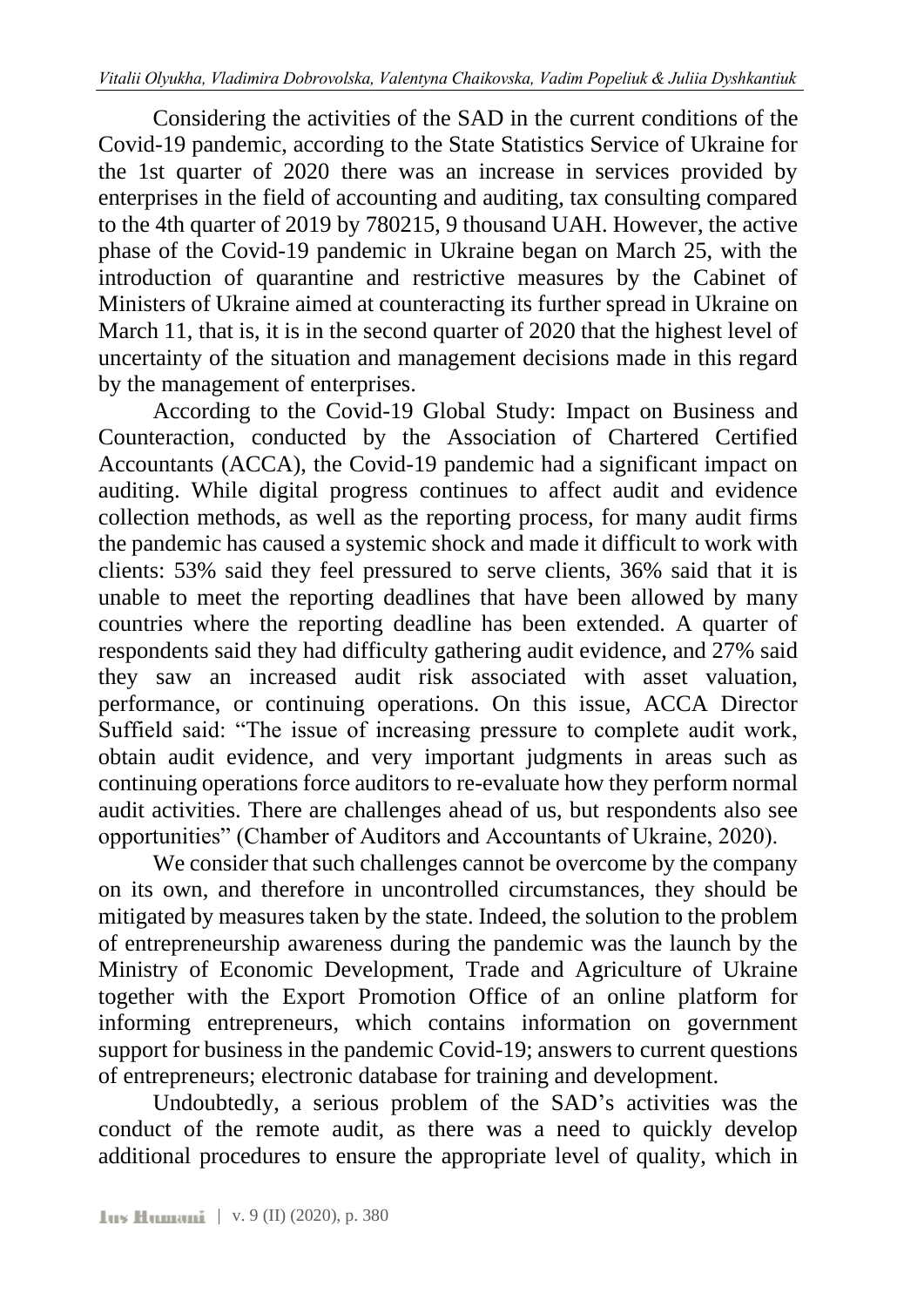turn is an additional cost item that was not planned by management accounting (Popov, 2020).

Besides, consumers of SAD services are also forced to reduce their costs, often by refusing additional services, including auditing. That is why, to support the SAD and minimize the impact of negative factors on the stability of the audit market in Ukraine in the context of the Covid-19 pandemic, the ACU Council adopted a decision "On Amendments to the Decision of the Audit Chamber of Ukraine the amount of the contribution paid by the auditing entities in favor of the Audit Chamber of Ukraine". The decision provides for a reduction in the amount of the contribution paid by SAD to the ACU in the period from January 1, 2020, to December 31, 2020, from 0.8% to 0.2% of the amount of remuneration (excluding VAT) under the contract for the provision of audit services for the statutory audit of enterprises that are not of public interest, and the possibility of crediting overpaid amounts of contributions to future payments (Audit Chamber of Ukraine, 2020).

The ACU Letter on Non-Application of Penalties for Untimely Disclosure of Financial Statements for 2019 should be singled out due to numerous appeals by ACU members expressing concern about the possibility of timely preparation of financial statements for subsequent publication together with the audit report. Note that under the Art. 163-16 Code of Administrative Offenses (1984) established the following fines for violation of the order of disclosure of financial statements: 17000-34000 UAH—from one thousand to two thousand non-taxable minimum incomes of citizens for the first violation; 34000–51000 UAH—from two thousand to three thousand non-taxable minimum incomes of citizens for repeated violations during the year. Therefore, following the amendments to Section V "Final Provisions" of the Law of Ukraine "On Accounting and Financial Reporting in Ukraine" n° 996 (hereinafter—the Law 996), the terms of publication of financial statements, including consolidated, have been extended, together with the auditor's report for 2019. Thus, the financial statements and consolidated financial statements for 2019, together with the auditor's report, may be submitted and published within 90 calendar days from the day following the end of quarantine, but not later than December 31, 2020.

One might get the impression that these steps will reduce the tax base and state resources, but the situation is exactly the opposite. As we found out above, the entire volume of the audit market in Ukraine is about UAH 2.8 billion, which is less than 0.1% of the country's Gross domestic product (GDP) (MinFin, 2020). Thus, on a national scale, tax revenues from this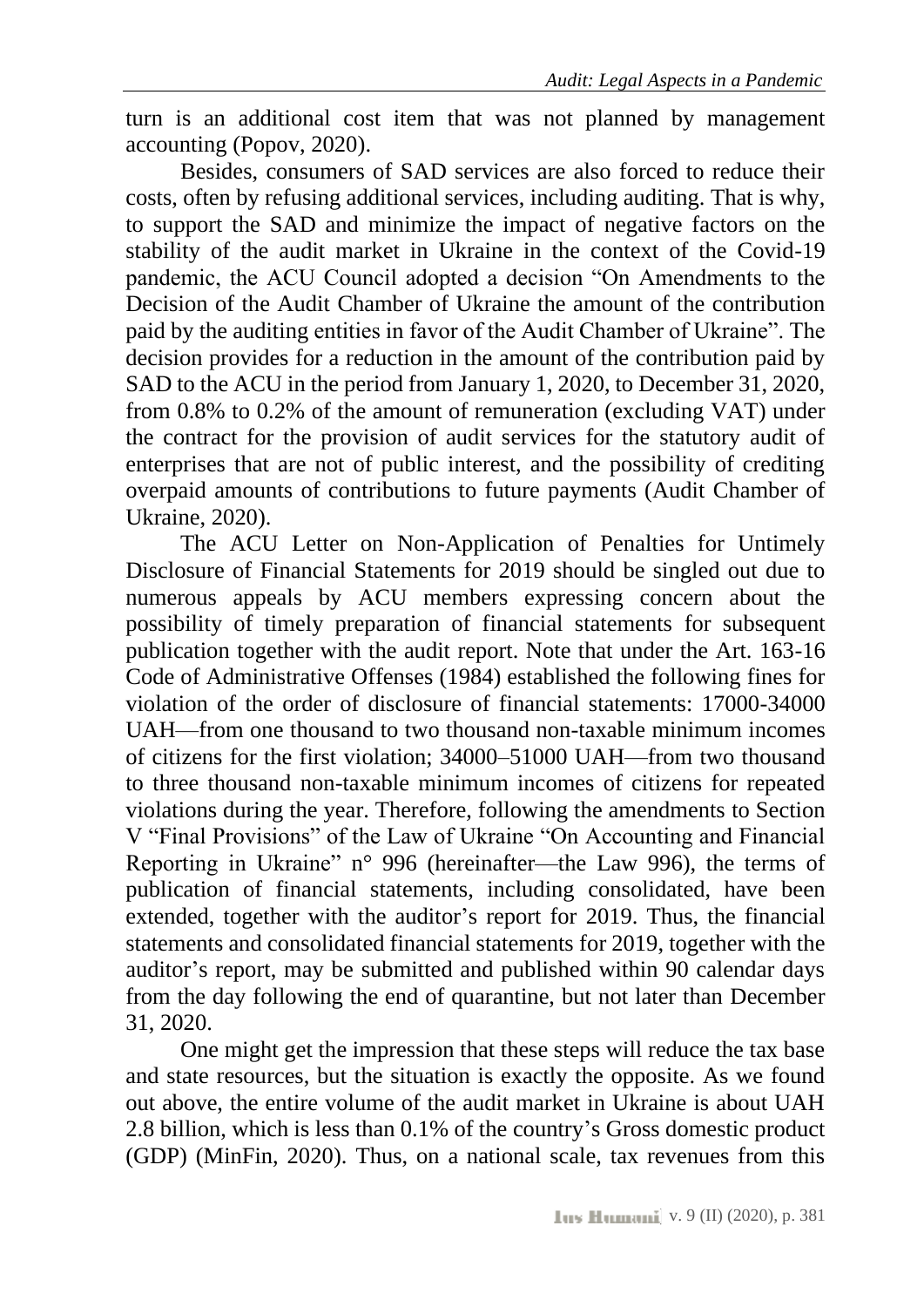sector are not significant, but the assistance that the audit provides to other enterprises is invaluable.

Accordingly, at a time when the pandemic is creating a lot of financial, operational, and personal difficulties, we believe that it is necessary to weaken government influence to support audit firms locally to maintain urban infrastructure by extending tax breaks, temporarily abolishing fines, extending the moratorium for inspections.

### <span id="page-17-0"></span>*IV.4. Recommendations for audit market participants*

The conditions of the Covid-19 pandemic have shown that companies can work virtually, saving time and money, and therefore look for opportunities to reduce the cost of services. We believe that to maintain the effectiveness of the SAD, it is necessary to introduce the use of the following tools for the implementation of audit services now and in the long run:

1. Outsourcing. The threat of the second wave of the pandemic is quite real, and therefore the use of remote services makes the structure of work adapted to current conditions. This will significantly reduce the cost of organizing and maintaining the workplace. Besides, the company may find representatives of its company abroad instead of sending a specialist and losing working days in quarantine. The main problem of outsourcing is the loss of corporate culture, as professionals from other countries will not identify with a particular company. The solution to this problem is in a new management format.

2. The innovative format of SAD management. In times of uncertainty and remote work, it is especially important to organize the work of the team in an atmosphere of trust and desire to share experiences, by creating a remote space for daily communication (group in a social network or messenger) to discuss current work issues, informing management supporting the company during a pandemic, stimulating initiative, conducting training. In addition, the digitalized work of professionals requires training and the creation of clear instructions from management.

3. Finding customers and building their trust. Self-promotion through the distribution of useful content in the information technology system: free webinars, YouTube videos, blogging, site content. Unfortunately, without this, even auditing companies find it difficult to have a competitive marketing strategy. In the provinces, there are still many companies that do not use audit services because they do not understand how it can help them or do not trust them. It also helps with recruiting new employees by increasing awareness.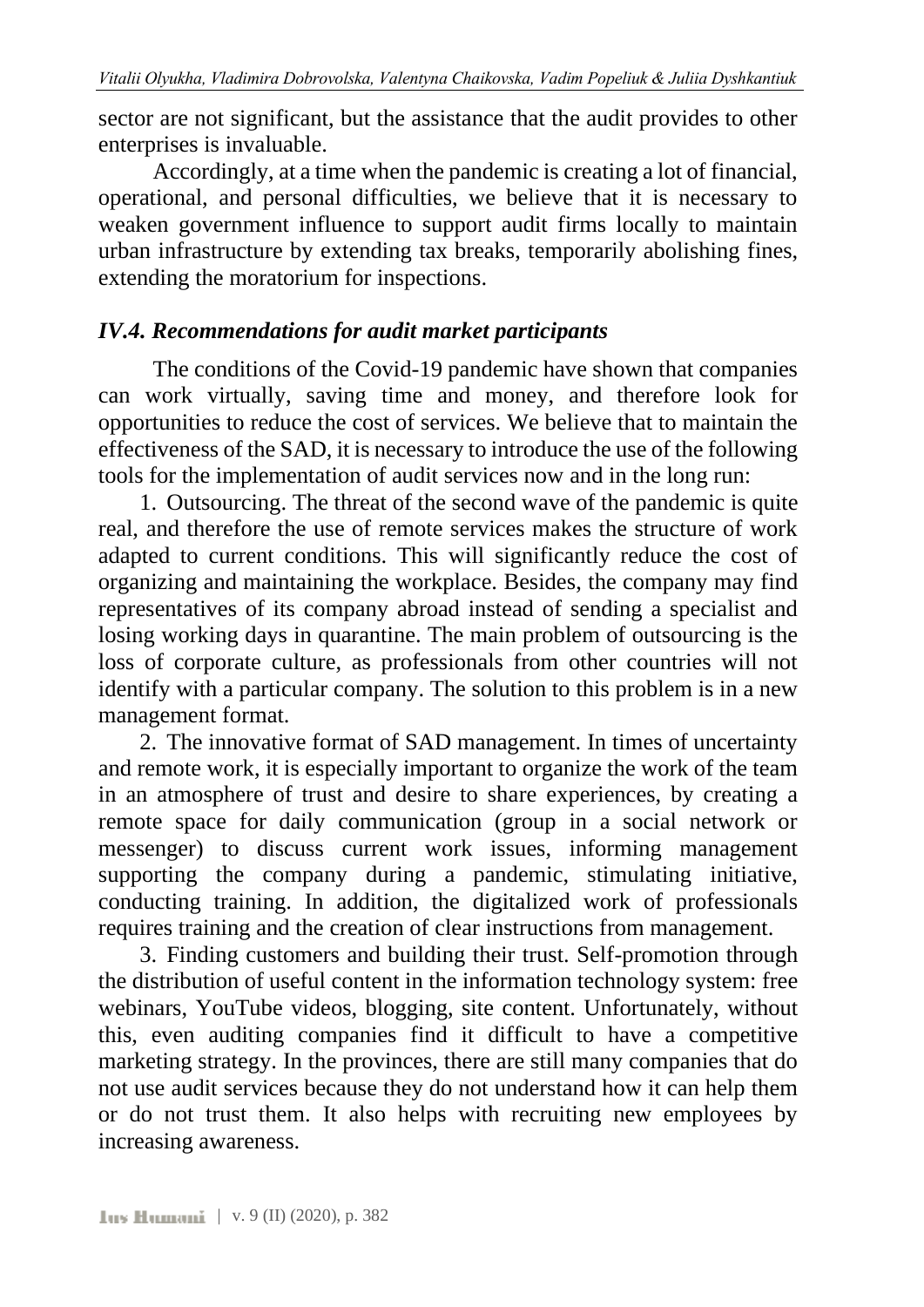4. Development of comprehensive solutions for consumers of audit services in the areas of audit: audit to confirm financial statements; audit to verify the effectiveness of the business; audit to attract investment; audit for business acquisition; audit to detect fraud (financial investigation); preparation of corporate annual reports and management reports (Zhukova, Ganus & Plikus, 2019).

5. Optimization of pricing: monitoring of competitors' prices; staffing of specialists to avoid the involvement of outside specialists, maximum automation of projects; introduction of a system of discounts for the pandemic period; dialogue with the client to explain the transparency of the price-quality relationship; setting a fee that is appropriate.

Of course, the whole business is currently in a difficult situation. An acute issue is a receipt by the heads of structural units of operational, relevant, unbiased information on the state of the enterprise's resources to make management decisions and plan management strategy. In this context, the solution to the following issues becomes relevant:

– The need to develop and implement an effective control system that would improve the quality and efficiency of the enterprise, savings, optimization, and improvement of business processes, as well as would allow timely detection and elimination of errors.

– Prevention of illegal, inefficient, and ineffective use of enterprise funds. Control and detection of fraud.

– Providing confidence in the accuracy of the information and its compliance with established quality criteria.

– Multi-vector analysis of enterprise performance indicators according to selected criteria.

– Informing management about the compliance of the implementation of strategic and tactical goals selected by management policy by their responsible executors.

– Providing independent conclusions and recommendations on minimizing or eliminating risks to achieve the strategic goals of the enterprise.

– Ensuring the evaluation (effectiveness, relevance) of the company's departments.

Constant crises of economic nature affect the formats and strategies of business of all entities of different scales of the economic process. Because of this, the issue of protecting the economic side of doing business is still relevant, especially in the current political and economic instability of Ukraine. In this context, the question of finding new and more effective forms of control of the internal environment of enterprises and forecasting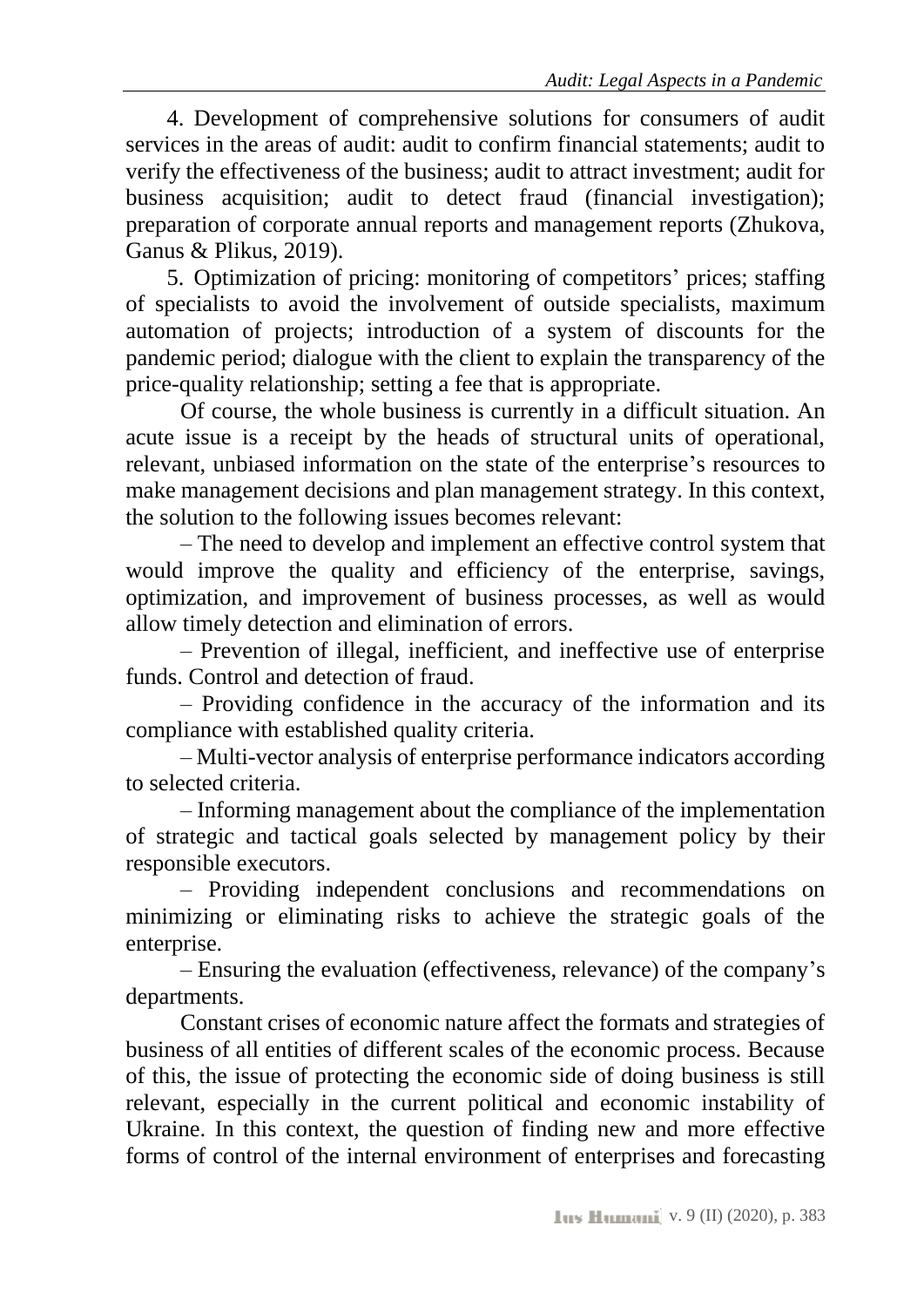and prevention of internal and external threats becomes more acute (Nakonechna & Melnyk, 2018).

We believe that both in the current pandemic and in the future, given the turbulence of the environment, it is the audit is a control system that will respond quickly to fluctuations in the economic environment, taking into account social and political factors that reduce the impact of factors that are uncontrolled for the enterprise. Thus, the systematic conduct of the audit will allow managers: (i) to determine the legitimacy of the data management system, financial and management accounting and reporting following regulations and internal organizational regulations of the enterprise; (ii) to check the availability and correctness of relevant documentation at the enterprise; identify recognized costs that are not documented; (iii) to provide an assessment of the effectiveness of management decisions; and (iv) to prepare explanations and recommendations for the centers of responsibility.

## <span id="page-19-0"></span>**V. CONCLUSIONS**

1. The Covid-19 pandemic has modified the reality of the business environment and forced business leaders to actively seek not so many new ways to develop their activities, but, above all, resources to maintain the continuity of the business entity at the existing level. The complex audit procedure allows solving this question in actual stressful conditions of conducting the activity. It is able to unleash its potential as the best business partner, because, acting as an advisory function, it allows to provide an objective assessment of the response to the crisis, as well as to ensure the plan and implementation of anti-crisis measures taken by the company management.

2. The Law of Ukraine "On Auditing Financial Statements and Auditing Activities" was adopted to address the development of auditing in Ukraine and to improve the investment attractiveness of the national economy, but unfortunately, it revealed many inconsistencies, including the Commercial Code of Ukraine and ISA, which leads before imposing penalties on the SAD. It is necessary to clarify at the legislative level the classification of non-audit services, taking into account the related services of ISAs and the criteria for the division of enterprises by size in the Commercial Code of Ukraine.

Thus, during the election of candidates to the Audit Supervisory Board to resolve the problem of conflict of interest and the emergence of risks in the activities of the Public Oversight Body, we propose to clarify in the Law the fact of election of candidates from non-practitioners; clarify the persons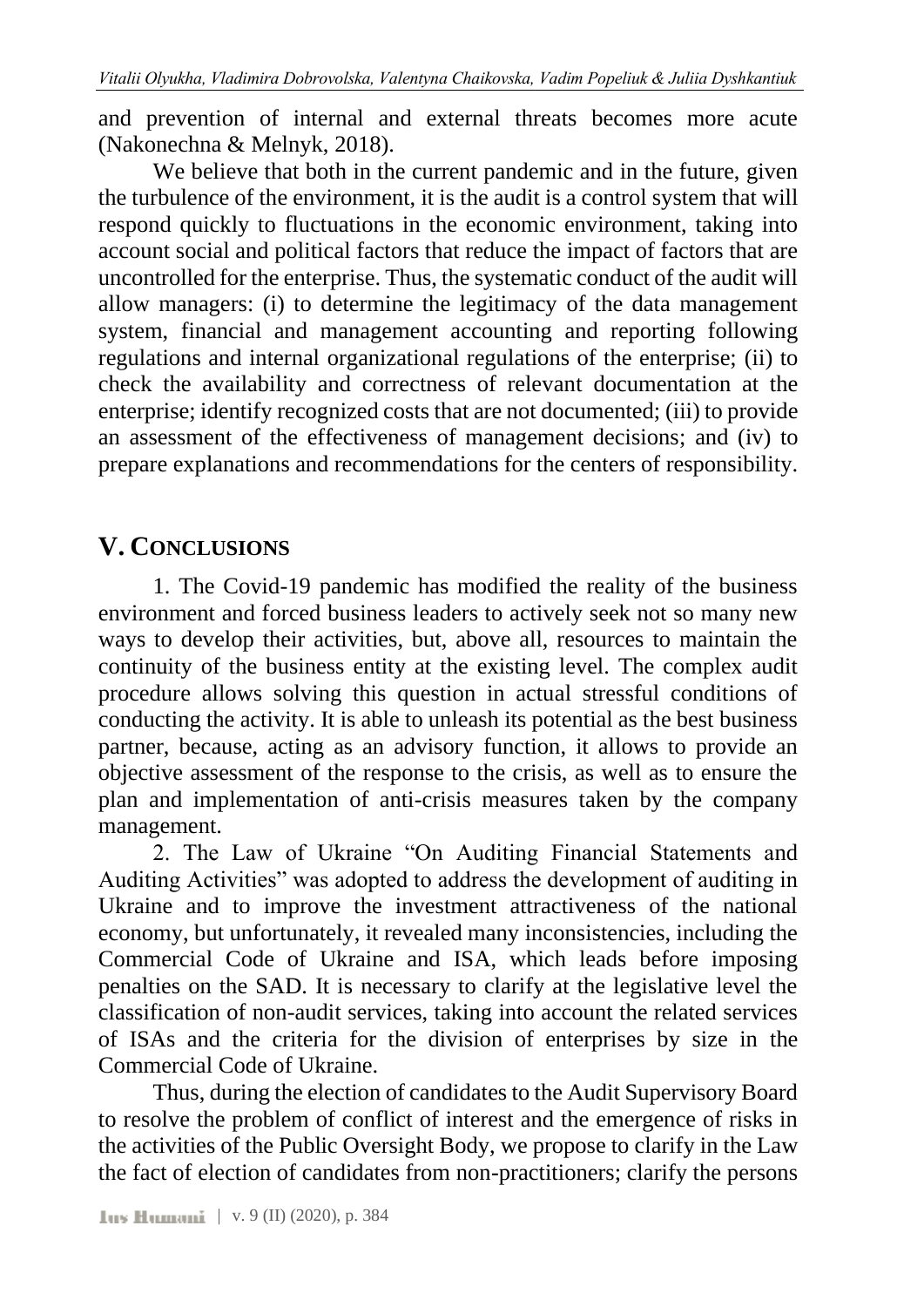delegated from the authorities and the procedure for identifying the presence or absence of their connection with the practical audit activities.

3. As part of the mandatory submission of the Management Report, which already contains a section on environmental aspects, the issue of mandatory environmental audit for a wide range of companies is already a reality. We advance companies to prepare in advance for this step by conducting an environmental audit.

4. An important issue for auditing entities was the streamlining of activities in a pandemic, which the highest audit bodies of different countries proposed to solve by switching to the remote mode of operation, including setting up an online format for resolving issues; inspections, and formation of internal documents of the SAIs in the direction of Covid-19; carrying out emergency measures; increasing the openness of the SAIs; raising public awareness of Covid-19; active publishing activities on Covid-19; direct participation of the SAIs in the fight against Covid-19; advanced training of SAIs employees.

5. At the international level, in the field of audit, the pandemic has given a new impetus to the diversification of its types within a single audit company. Currently, experiencing a boom: health audit; audit of the banking sector; audit of digital transformation measures; audit of agriculture; education audit; audit of overpricing of basic necessities and medical supplies; audit of the implementation of support for citizens affected by Covid-19; audit of funds and donations in the framework of pandemic prevention and control measures; audit of the expenditure of funds allocated for the fight against Covid-19, and; government spending on Covid-19.

6. To solve the problem of economic control of the Covid-19 pandemic in the conditions of Ukrainian realities, I propose to use the experience of the Colombian SAIs, which has introduced a real-time monitoring center, which will carry out preventive and constant monitoring are made by the government and municipal bodies.

7. The problem of informing entrepreneurs about the measures taken by the government to combat the pandemic has been solved by the introduction of an online information platform by public authorities, however, it is advisable to make the same platform locally, at the city level, or at least to establish timely monitoring of local realities, because it is the local government that establishes special local regimes and monitors their implementation.

8. The issue of ensuring the continuity of private companies, we advise solving by extending the tax holidays, the temporary abolition of fines (for companies for minor offenses, if they do not relate to the fight against the epidemic), extending the moratorium on inspections. It will allow focusing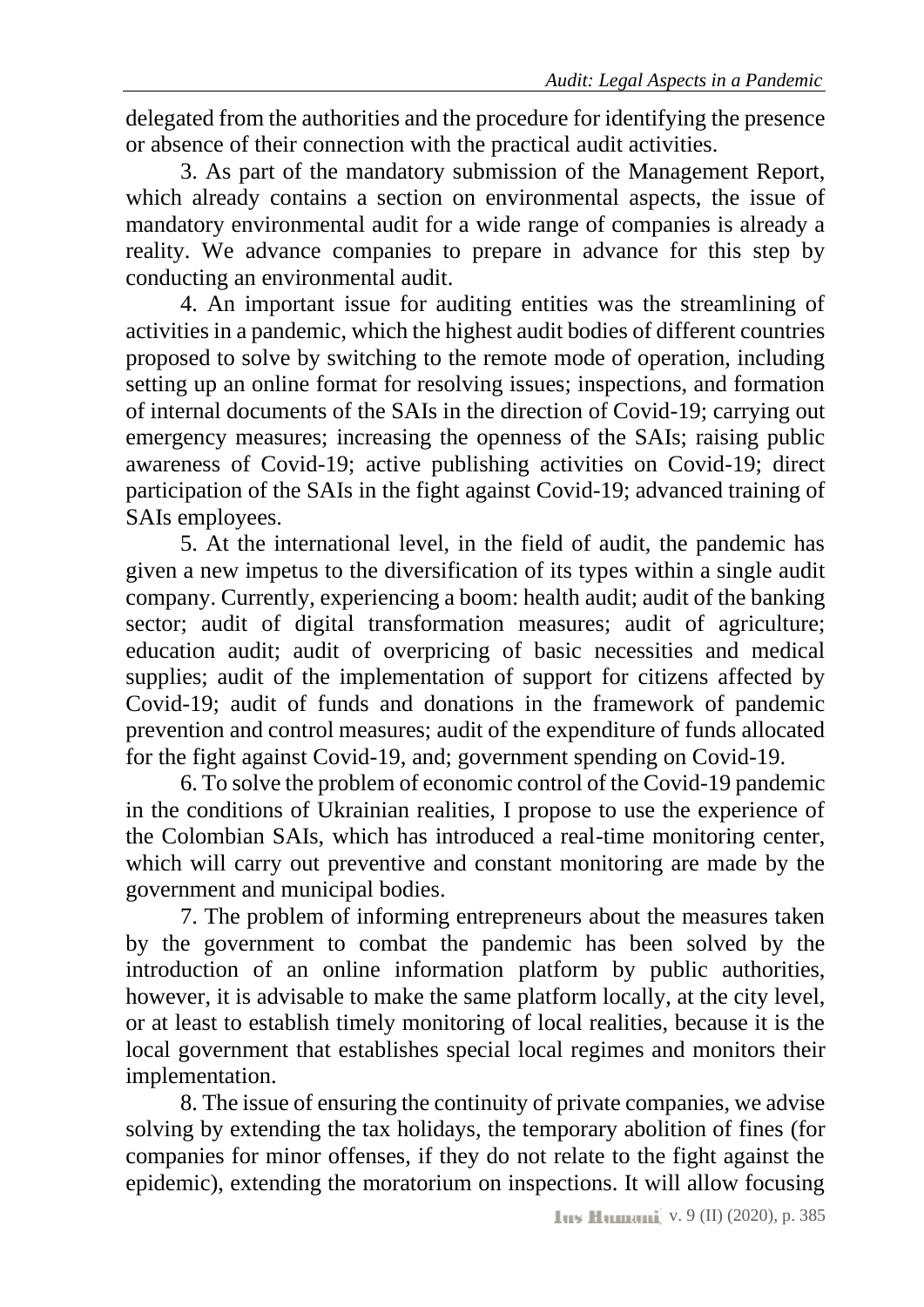more on adapting to the new environment, which will help private audit activities. Given the small numbers within the country and the synergies for other industries, we believe this is the right move.

9. The pandemic caused a systemic shock and complicated the work of SAD with customers. The issue of adaptation of auditing to current conditions we propose to solve by introducing the use of several tools: outsourcing; innovative management format; intensification of search of clients and formation of their trust; development of complex solutions for consumers of audit services in the areas of audit, and; pricing optimization.

10. An urgent issue now is the receipt by the heads of structural units of operational, relevant, unbiased information on the state of the company's resources to make management decisions and plan management strategy. Therefore, in the current conditions of the pandemic, and, in the future, given the turbulence of the environment, we recommend conducting a systematic audit as a preventive method of control that will respond quickly to fluctuations in the economic environment, taking into account social and political factors, which are uncontrolled by the enterprise.

### <span id="page-21-0"></span>**REFERENCES**

- Audit Chamber of Ukraine. (2019). Information on the state of auditing in Ukraine in 2019. In https://www.apu.com.ua/2019/06/27/інформація-про-станаудиторської-дія-2/.
- Audit Chamber of Ukraine. (2020). Information notice on the reduction of the amount of the contribution paid by the auditing entities in favor of the Audit Chamber of Ukraine. In https://www.apu.com.ua/2020/05/12/інформаційнеповідомлення-щодо-змен/.
- Audit Chamber of Ukraine. (2020). Regarding the non-application of penalties for late publication of financial statements for 2019: Letter 01-01-21/200. In https://www.apu.com.ua/2020/03/17/звернення\_апу\_з\_листом/.
- Chamber of Auditors and Accountants of Ukraine. (May 14, 2020). The coronavirus pandemic significantly affected the audit. In https://pabu.com.ua/ua/mediacentr-3/profesiini-novyny/1636-pandemiia-koronavirusu-znachno-vplynula-na-audyt.
- Clarke, K., Walsh, K. & Flanagan J. (2015). How prevalent are post-completion audits in australia. *Accounting, Accountability & Performance, 18*(2), 51-78. In https://search.informit.org/documentSummary;dn=469182346697207;res=IEL BUS;type=pdf.
- Colmenares Páramo, D. (June 19, 2020). Auditorías digitales y tiempo real. *El Financiero.* In https://www.elfinanciero.com.mx/opinion/david-colmenaresparamo/auditorias-digitales-y-tiempo-real.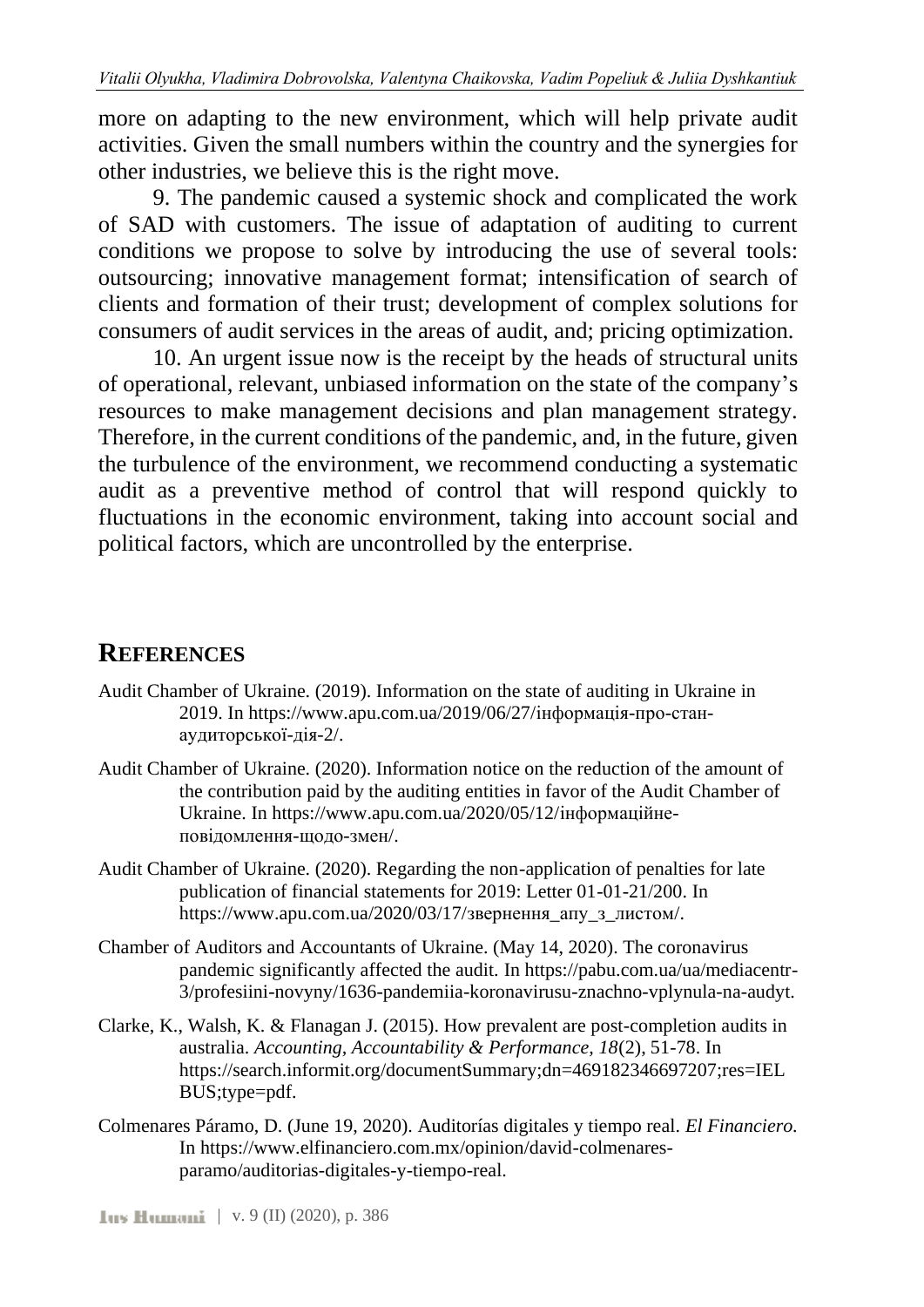- Dolbneva, D.V. (2018). The current state and areas of improvement of auditing in the context of European integration of Ukraine and the application of international standards. *Economy and state, 2*, 72-76. In http://www.economy.in.ua/?op=1&z=3985&i=15.
- DQS CFS. (2020). Safely Forward: Certification for Hygiene & Infection Prevention. In https://dqs-cfs.com/portfolio/hygiene-infection-prevention-due-diligenceaudits-and-certification-for-the-disinfection-of-public-spaces/.
- European Union. (2006). On statutory audits of annual accounts and consolidated accounts: Directive 2006/43/EU. In https://eur-lex.europa.eu/legalcontent/EN/TXT/?uri=celex%3A32006L0043.
- European Union. (2014). On specific requirements regarding statutory audit of publicinterest entities: Regulation 537/2014. In https://eur-lex.europa.eu/legalcontent/EN/TXT/?uri=CELEX%3A32014R0537.
- Ishaque, M. (2019). Managing Conflict of Interests in Professional Accounting Firms: A Research Synthesis. Journal of Business Ethics, 2. DOI https://doi.org/10.1007/s10551-019-04284-8.
- Kashperska, A.I. (2018). Current state and prospects of audit activity development in Ukraine. *Economy and society, 19*, 1272-1280. DOI: https://doi.org/10.32782/2524-0072/2018-19-190.
- KPMG. (2020). Colombia: Government and institution measures in response to COVID-19. In https://home.kpmg/xx/en/home/insights/2020/04/colombia-governmentand-institution-measures-in-response-to-covid.html.
- Ladda, R.L. (2014). *Basic Concepts of Accounting.* Solapur: Laxmi Book Publication.
- Loeb, S. E. & Shamoo, A. E. (1989). Data audit: Its place in auditing. *Accountability in Research, 1*(1), 23–32. DOI: 10.1080/08989628908573771.
- Matthews, D. (2006). *History of Auditing: The changing audit process from the 19th century till date.* UK: Routledge.
- MinFin. (2020). Gross domestic product. In https://index.minfin.com.ua/economy/gdp/2019/.
- Moore, D., Tetlock, P.D., Tanlu, L. & Bazerman, M.H. (2006). Conflicts of Interest and the Case of Auditor Independence: Moral Seduction and Strategic Issue Cycling. *The Academy of Management Review, 31*(1), 10-29. DOI: 10.5465/AMR.2006.19379621.
- Mulyk, Y.I. (2020). Auditing in Ukraine: current status, reform and development. *Agrosvit, 7*, 37-47. DOI: 10.32702/2306-6792.2020.7.37.
- Nakonechna, N.V. & Melnyk, S.I. (2018). The role of internal audit in the system of economic security of the enterprise. *Scientific bulletin, 2*, 176-183. In https://www.lvduvs.edu.ua/documents\_pdf/visnyky/nvse/nvse\_02\_2018/20.pdf.
- Petrytska, O.S. (2019). Organization of internal audit at enterprises. *Priazovsky Economic Bulletin, 5*(16), 356-359. DOI: https://doi.org/10.32840/2522-4263/2019-5-61.